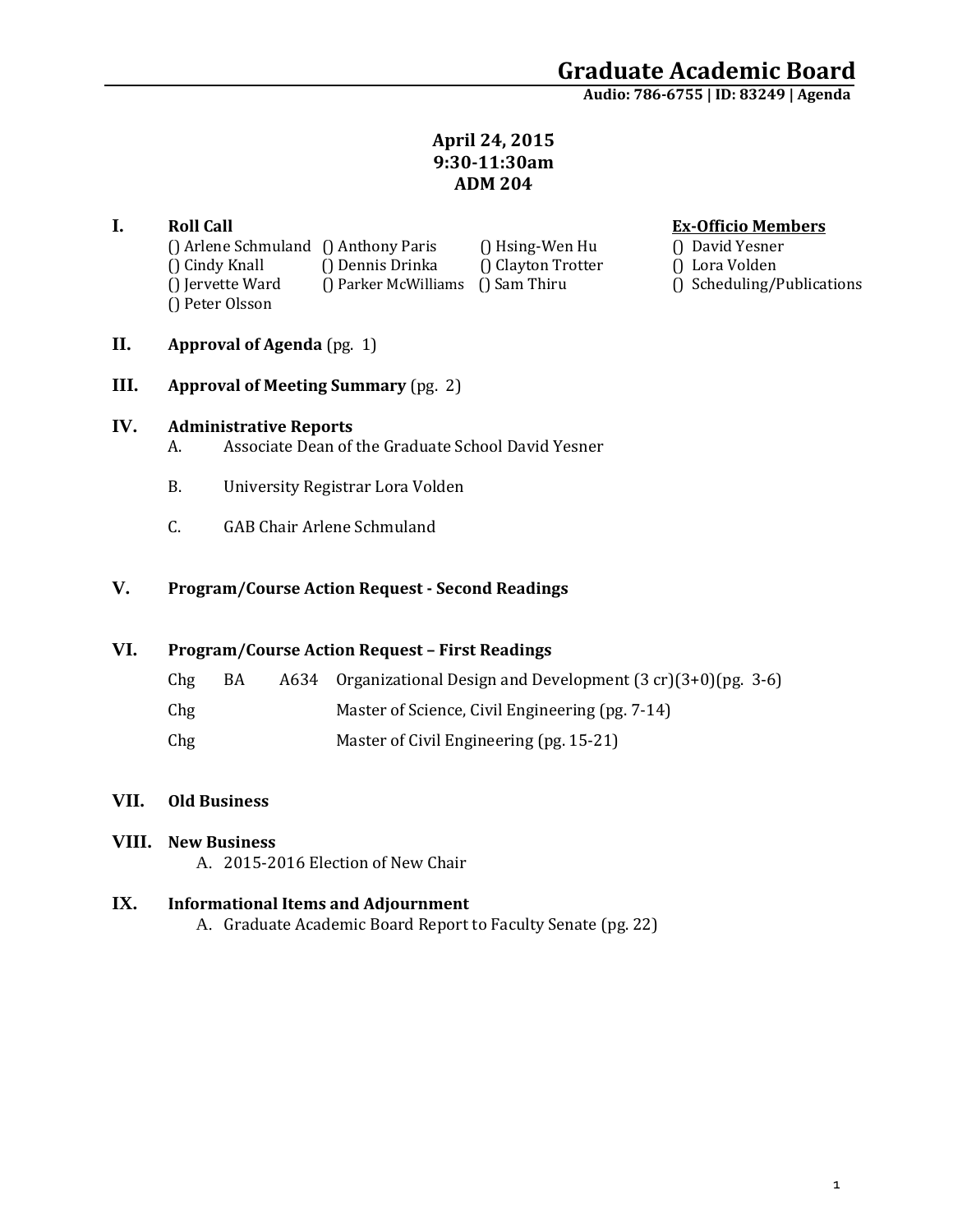## **April 10, 2015 9:30‐11:30am LIB 307**

| I.   | <b>Roll Call</b><br>(P) Cindy Knall<br>(E) Peter Olsson  | (P) Arlene Schmuland<br>(E) Jervette Ward                                                                                                                                                                |      | (P) Anthony Paris<br>() Dennis Drinka<br>(P) Parker McWilliams (P) Sam Thiru               | (P) Hsing-Wen Hu<br>() Clayton Trotter                                                                     | <b>Ex-Officio Members</b><br>(P) David Yesner<br>(E) Lora Volden<br>(P) Scheduling and Publications |  |  |  |  |
|------|----------------------------------------------------------|----------------------------------------------------------------------------------------------------------------------------------------------------------------------------------------------------------|------|--------------------------------------------------------------------------------------------|------------------------------------------------------------------------------------------------------------|-----------------------------------------------------------------------------------------------------|--|--|--|--|
| II.  | Approved                                                 | <b>Approval of Agenda</b> (pg. 1)                                                                                                                                                                        |      |                                                                                            |                                                                                                            |                                                                                                     |  |  |  |  |
| III. | <b>Approval of Meeting Summary (pg. 2-3)</b><br>Approved |                                                                                                                                                                                                          |      |                                                                                            |                                                                                                            |                                                                                                     |  |  |  |  |
| IV.  | А.                                                       | <b>Administrative Reports</b><br>Associate Dean of the Graduate School David Yesner<br>Met with Eric Pedersen to discuss terms of admission.<br>Working on compliance requirements for graduate students |      |                                                                                            |                                                                                                            |                                                                                                     |  |  |  |  |
|      | В.                                                       |                                                                                                                                                                                                          |      | University Registrar Lora Volden                                                           |                                                                                                            |                                                                                                     |  |  |  |  |
|      | C.                                                       |                                                                                                                                                                                                          |      | <b>GAB Chair Arlene Schmuland</b>                                                          |                                                                                                            |                                                                                                     |  |  |  |  |
|      | Chg                                                      |                                                                                                                                                                                                          |      | <b>Program/Course Action Request - Second Readings</b>                                     | Graduate Certificate, Family Nurse Practitioner (pg. 5-14)                                                 |                                                                                                     |  |  |  |  |
|      | Chg                                                      | <b>NS</b>                                                                                                                                                                                                | A625 | $(3 \text{ cr})(3+0)$ (pg. 15-18)                                                          | Biostatistics for Health Professionals (cross listed with HS A625)                                         |                                                                                                     |  |  |  |  |
|      | Chg                                                      | <b>NS</b>                                                                                                                                                                                                |      | NS curriculum accepted for second reading                                                  | A625L Biostatistics for Health Professionals Lab (1 cr)(0+3)(pg. 19-21)                                    |                                                                                                     |  |  |  |  |
| V.   | Chg                                                      | HS                                                                                                                                                                                                       | A625 | <b>Program/Course Action Request - First Readings</b><br>$(3 \text{ cr})(3+0)$ (pg. 22-25) | Biostatistics for Health Professionals (cross listed with NS A625)                                         |                                                                                                     |  |  |  |  |
|      | Dlt                                                      | HS                                                                                                                                                                                                       |      | HS curriculum waived first reading, approved for second                                    | A625L Biostatistics for Health Professionals Lab $(1 cr)(0+3)$ (pg. 26)                                    |                                                                                                     |  |  |  |  |
|      | Chg                                                      | <b>EDEC</b>                                                                                                                                                                                              | A607 | $(3 \text{ cr})(2+2)$ (pg. 27-32)                                                          | Observation and Documentation: Inquiry in Action (stacked with EDEC A407)                                  |                                                                                                     |  |  |  |  |
|      | Chg                                                      | EDEC                                                                                                                                                                                                     | A608 |                                                                                            | Analysis of Children's Literature: Early Childhood Years<br>(stacked with EDEC A408)(3 cr)(3+0)(pg. 33-39) |                                                                                                     |  |  |  |  |
|      |                                                          |                                                                                                                                                                                                          |      | EDEC curriculum waive first reading, approved for second                                   |                                                                                                            |                                                                                                     |  |  |  |  |
| VI.  | <b>Old Business</b>                                      |                                                                                                                                                                                                          |      |                                                                                            |                                                                                                            |                                                                                                     |  |  |  |  |
| VII. |                                                          | <b>New Business</b><br>Approved                                                                                                                                                                          |      | A. UAB Values Statement (pg. 40-46)                                                        |                                                                                                            |                                                                                                     |  |  |  |  |

**VIII. Informational Items and Adjournment: 10:45am**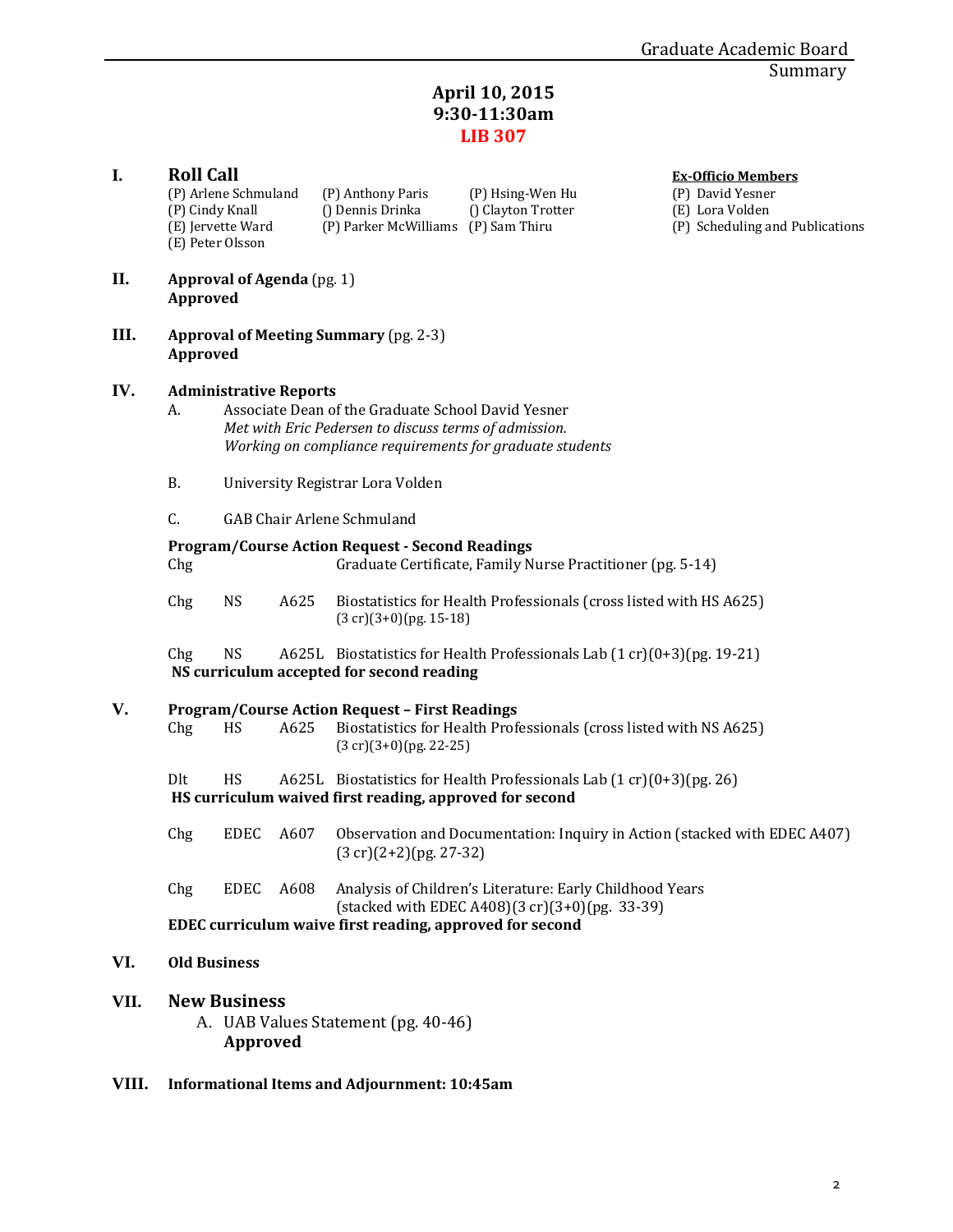

## Course Action Request University of Alaska Anchorage Proposal to Initiate, Add, Change, or Delete a Course

| 1a. School or College<br>1b. Division<br>CB CBPP                                                                                                                                            |                                                                                                                                                                                                                                                                         |                                                                                              | ADBP Division of Business Programs |        |                                                                     |                          | 1c. Department<br>ВA                                  |                                     |      |
|---------------------------------------------------------------------------------------------------------------------------------------------------------------------------------------------|-------------------------------------------------------------------------------------------------------------------------------------------------------------------------------------------------------------------------------------------------------------------------|----------------------------------------------------------------------------------------------|------------------------------------|--------|---------------------------------------------------------------------|--------------------------|-------------------------------------------------------|-------------------------------------|------|
| 2. Course Prefix                                                                                                                                                                            | 3. Course Number                                                                                                                                                                                                                                                        |                                                                                              |                                    |        | 4. Previous Course Prefix & Number                                  |                          | 5a. Credits/CEUs                                      | 5b. Contact Hours                   |      |
| BA                                                                                                                                                                                          | A634                                                                                                                                                                                                                                                                    | N/A                                                                                          |                                    |        |                                                                     | 3                        |                                                       | (Lecture + Lab)<br>$(3+0)$          |      |
| 6. Complete Course Title<br>Org. Design and Development<br>Abbreviated Title for Transcript (30 character)                                                                                  | Organizational Design and Development                                                                                                                                                                                                                                   |                                                                                              |                                    |        |                                                                     |                          |                                                       |                                     |      |
| 7. Type of Course                                                                                                                                                                           | ⊠<br>Academic                                                                                                                                                                                                                                                           |                                                                                              | Preparatory/Development            |        |                                                                     | Non-credit               | CEU<br>$\overline{\phantom{a}}$                       | Professional Development            |      |
| 8. Type of Action:                                                                                                                                                                          | $\Box$ Add<br><b>or</b>                                                                                                                                                                                                                                                 | $\boxtimes$ Change<br>or                                                                     |                                    | Delete | 9. Repeat Status No                                                 |                          | # of Repeats                                          | <b>Max Credits</b>                  |      |
| If a change, mark appropriate boxes:<br>Prefix<br>$\blacksquare$<br>Credits                                                                                                                 |                                                                                                                                                                                                                                                                         | <b>Course Number</b><br><b>Contact Hours</b>                                                 |                                    |        | 10. Grading Basis                                                   |                          | $\boxtimes$ A-F                                       | P/NP<br>ΝG                          |      |
| Title<br><b>Grading Basis</b><br><b>Course Description</b><br><b>Test Score Prerequisites</b>                                                                                               |                                                                                                                                                                                                                                                                         | <b>Repeat Status</b><br>Cross-Listed/Stacked<br><b>Course Prerequisites</b><br>Co-requisites |                                    |        |                                                                     | From: Fall/2015          | 11. Implementation Date semester/year<br>To:          | /9999                               |      |
| <b>Automatic Restrictions</b><br>$\Box$ Class                                                                                                                                               | $\Box$ Level                                                                                                                                                                                                                                                            | <b>Registration Restrictions</b><br><b>General Education Requirement</b>                     |                                    |        | 12.<br>$\mathbf{I}$                                                 | <b>Cross Listed with</b> |                                                       |                                     |      |
| College   Major                                                                                                                                                                             | $\boxtimes$ Other Update CCG (please specify)                                                                                                                                                                                                                           |                                                                                              |                                    |        |                                                                     | Stacked                  | with                                                  | Cross-Listed Coordination Signature |      |
| 13a. Impacted Courses or Programs: List any programs or college requirements that require this course.                                                                                      | Please type into fields provided in table. If more than three entries, submit a separate table. A template is available at www.uaa.alaska.edu/governance.                                                                                                               |                                                                                              |                                    |        |                                                                     |                          |                                                       |                                     |      |
|                                                                                                                                                                                             | Impacted Program/Course                                                                                                                                                                                                                                                 |                                                                                              |                                    |        | Date of Coordination                                                |                          |                                                       | Chair/Coordinator Contacted         |      |
| 1. MBA, General Management<br>2.                                                                                                                                                            |                                                                                                                                                                                                                                                                         |                                                                                              |                                    |        | 03/20/2015                                                          |                          | Ed Forrest & Bogdan Hoanca                            |                                     |      |
| 3.<br>Initiator Name (typed): Terry Nelson                                                                                                                                                  |                                                                                                                                                                                                                                                                         | Initiator Signed Initials:                                                                   |                                    |        |                                                                     |                          | Date:                                                 |                                     |      |
| 13b. Coordination Email                                                                                                                                                                     | Date: 04/03/2015<br>submitted to Faculty Listserv: (uaa-faculty@lists.uaa.alaska.edu)                                                                                                                                                                                   |                                                                                              |                                    |        |                                                                     |                          | 13c. Coordination with Library Liaison                | Date: 04/03/2015                    |      |
| 14. General Education Requirement                                                                                                                                                           | Mark appropriate box:                                                                                                                                                                                                                                                   |                                                                                              | Oral Communication<br>Fine Arts    |        | Written Communication<br>Social Sciences                            |                          | <b>Quantitative Skills</b><br><b>Natural Sciences</b> | Humanities<br>Integrative Capstone  |      |
| 15. Course Description (suggested length 20 to 50 words)<br>methods of determining organizational effectiveness. Presents organizational design based on contingency theory perspective and | Explores factors, conditions, and practices that lead to creating and maintaining organizational success. Examines alternative<br>examines major organizational dilemmas and dysfunctions. Surveys and applies critical tools available for organizational development. |                                                                                              |                                    |        |                                                                     |                          |                                                       |                                     |      |
| code and score)<br><b>BA A632</b>                                                                                                                                                           | 16a. Course Prerequisite(s) (list prefix and number or test                                                                                                                                                                                                             |                                                                                              | N/A                                |        |                                                                     |                          | 16b. Co-requisite(s) (concurrent enrollment required) |                                     |      |
| 16c. Automatic Restriction(s)<br>$\Box$<br>College                                                                                                                                          | □ Major<br>$\perp$<br>Class                                                                                                                                                                                                                                             | $\Box$ Level                                                                                 |                                    |        | 16d. Registration Restriction(s) (non-codable)<br>Graduate standing |                          |                                                       |                                     |      |
| $\bowtie$<br>17.<br>computer lab fee                                                                                                                                                        | Mark if course has fees Standard CBPP<br>18.<br>Mark if course is a selected topic course                                                                                                                                                                               |                                                                                              |                                    |        |                                                                     |                          |                                                       |                                     |      |
| 19. Justification for Action                                                                                                                                                                | To update course resources and textbook as part of the CBPP Five-Year Review Program.                                                                                                                                                                                   |                                                                                              |                                    |        |                                                                     |                          |                                                       |                                     |      |
|                                                                                                                                                                                             |                                                                                                                                                                                                                                                                         |                                                                                              |                                    |        | Approved                                                            |                          |                                                       |                                     |      |
| Initiator (faculty only)<br><b>Terry Nelson</b><br>Initiator (TYPE NAME)                                                                                                                    |                                                                                                                                                                                                                                                                         |                                                                                              | Date                               |        | Disapproved                                                         |                          | Dean/Director of School/College                       |                                     | Date |
| Approved                                                                                                                                                                                    |                                                                                                                                                                                                                                                                         |                                                                                              |                                    |        | Approved                                                            |                          |                                                       |                                     |      |
| Disapproved<br>Department Chair                                                                                                                                                             |                                                                                                                                                                                                                                                                         |                                                                                              | Date                               |        | Disapproved                                                         |                          | Undergraduate/Graduate Academic<br><b>Board Chair</b> |                                     | Date |
| Approved                                                                                                                                                                                    |                                                                                                                                                                                                                                                                         |                                                                                              |                                    |        | Approved                                                            |                          |                                                       |                                     |      |
| Disapproved                                                                                                                                                                                 | College/School Curriculum Committee Chair                                                                                                                                                                                                                               |                                                                                              | Date                               |        | Disapproved                                                         |                          | Provost or Designee                                   |                                     | Date |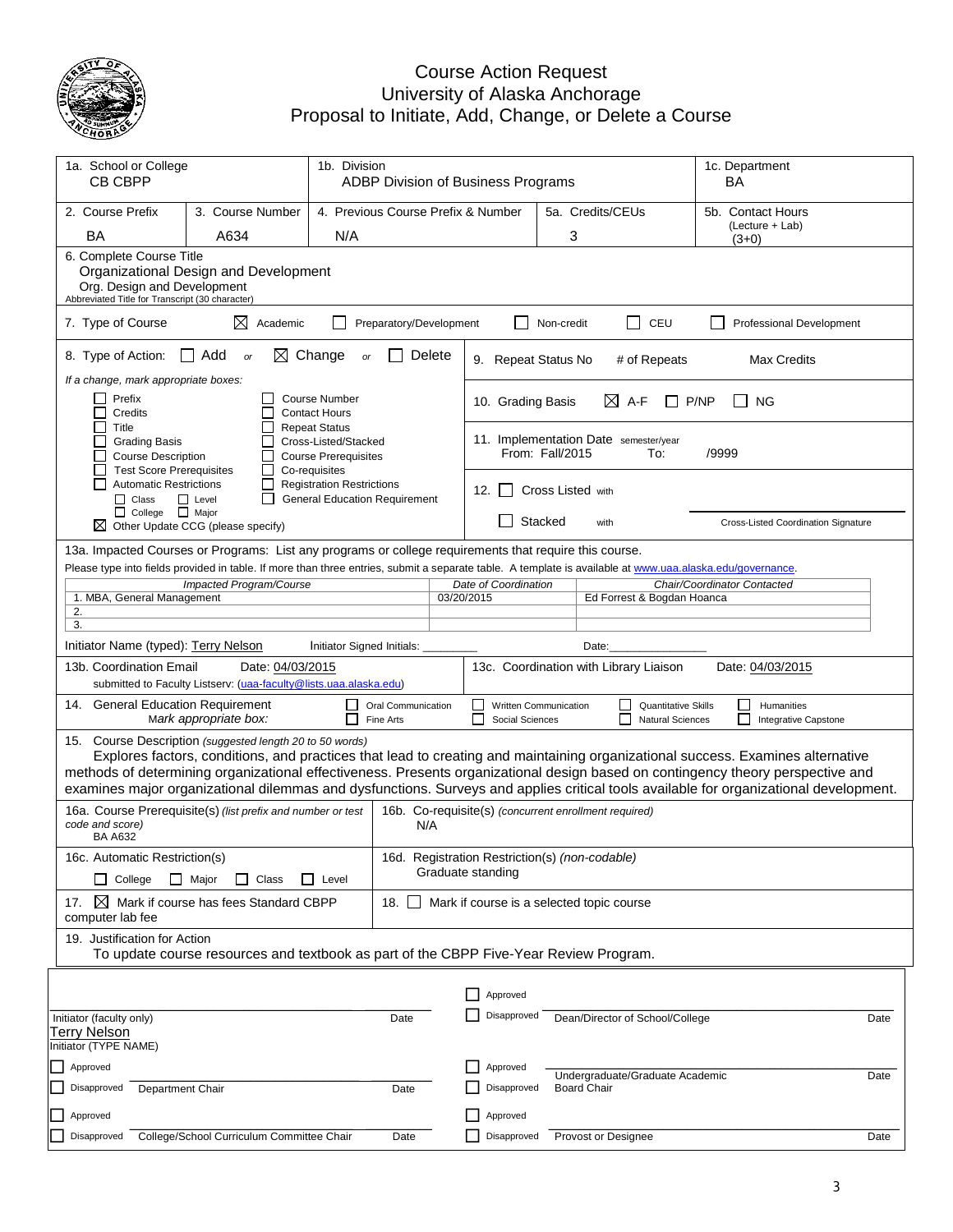## **COURSE CONTENT GUIDE UNIVERSITY OF ALASKA ANCHORAGE COLLEGE OF BUSINESS AND PUBLIC POLICY**

## **I. Date Initiated April 20, 2015**

## **II. Course Information**

| College/School:       | College of Business and Public Policy                     |
|-----------------------|-----------------------------------------------------------|
| Department:           | <b>Business Administration</b>                            |
| Program:              | Master of Business Administration, General Management     |
| <b>Course Title:</b>  | Organizational Design and Development                     |
| <b>Course Number:</b> | A634                                                      |
| <b>Credits:</b>       | 3                                                         |
| <b>Contact Hours:</b> | 3 per week x 15 weeks $=$ 45 hours                        |
|                       | 0 lab hours                                               |
|                       | 6 hours outside of class per week x 15 weeks $= 90$ hours |
| <b>Grading Basis:</b> | $A-F$                                                     |

**Course Description:** Explores factors, conditions, and practices that lead to creating and maintaining organizational success. Examines alternative methods of determining organizational effectiveness. Presents organizational design based on contingency theory perspective and examines major organizational dilemmas and dysfunctions. Surveys and applies critical tools available for organizational development.

 **Course Prerequisites:** BA A632 **Registration Restrictions:** Graduate Standing  **Fees:** Standard CBPP computer lab fee

## **III. Course Activities**

- A. Lecture
- B. Discussion
- C. Group work

## **IV. Course Level Justification**

Students rely on knowledge gained at the undergraduate level and the activities required in the course necessitate self-direction. The course is one of four options required for the Executive Focus of the Master of Business Administration.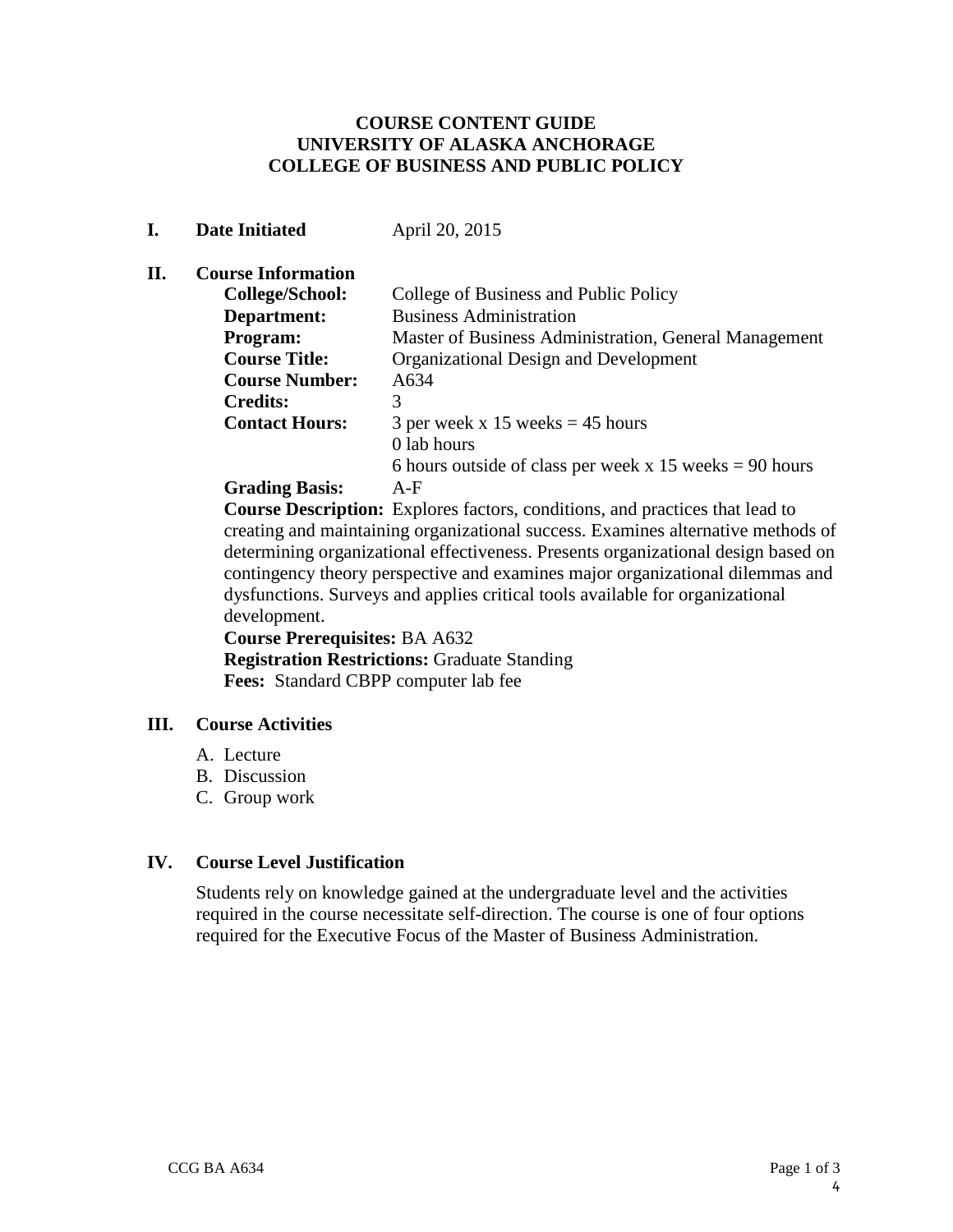## **V. Outline**

- A. Overview of Complex Organizations
- B. Organizational Strategy, Structure, and Variety
- C. Governance: Boards, Committee, and the "Principle-Agent" Problem
- D. Organizational Design and Globalization
- E. Organizational Design and Technology
- F. Management of Growth
- G. Inter-Organizational Relations
- H. Innovation and Change Management
- I. Decision Making Processes
- J. Decision Making: Mistake, Misconduct, and Error

## **VI. Instructional Goals and Student Learning Outcomes**

| A. Instructional Goals.<br>The instructor will:                                                                             |                                                                                                                                 |  |  |  |  |  |
|-----------------------------------------------------------------------------------------------------------------------------|---------------------------------------------------------------------------------------------------------------------------------|--|--|--|--|--|
| 1. Review and interpret the academic and practitioners' understanding of<br>organizations, their structures, and processes. |                                                                                                                                 |  |  |  |  |  |
|                                                                                                                             | 2. Identify the tools and practices available to successfully intervene in the<br>development and change of organizations.      |  |  |  |  |  |
|                                                                                                                             | 3. Demonstrate how to apply the concepts and methods learned by<br>performing an "Organizational Diagnosis" on an organization. |  |  |  |  |  |

| <b>B.</b> Student Learning Outcomes.                                                              |                                                  |  |  |  |
|---------------------------------------------------------------------------------------------------|--------------------------------------------------|--|--|--|
| Students will be able to:                                                                         | <b>Assessment Method</b>                         |  |  |  |
| 1. Apply central concepts and findings in<br>organizational theory and design.                    | Exams and group<br>presentations                 |  |  |  |
| 2. Apply organizational development<br>research tools and prepare an<br>organizational diagnosis. | Group research papers                            |  |  |  |
| 3. Evaluate case studies and present the<br>case analyses to the class.                           | Group research papers<br>and group presentations |  |  |  |

## **VII. Suggested Text**

Cummings, T.G. & Worley, C.G. (2014). *Organization development and change*, 10th ed. Stamford, CT: Cengage Learning.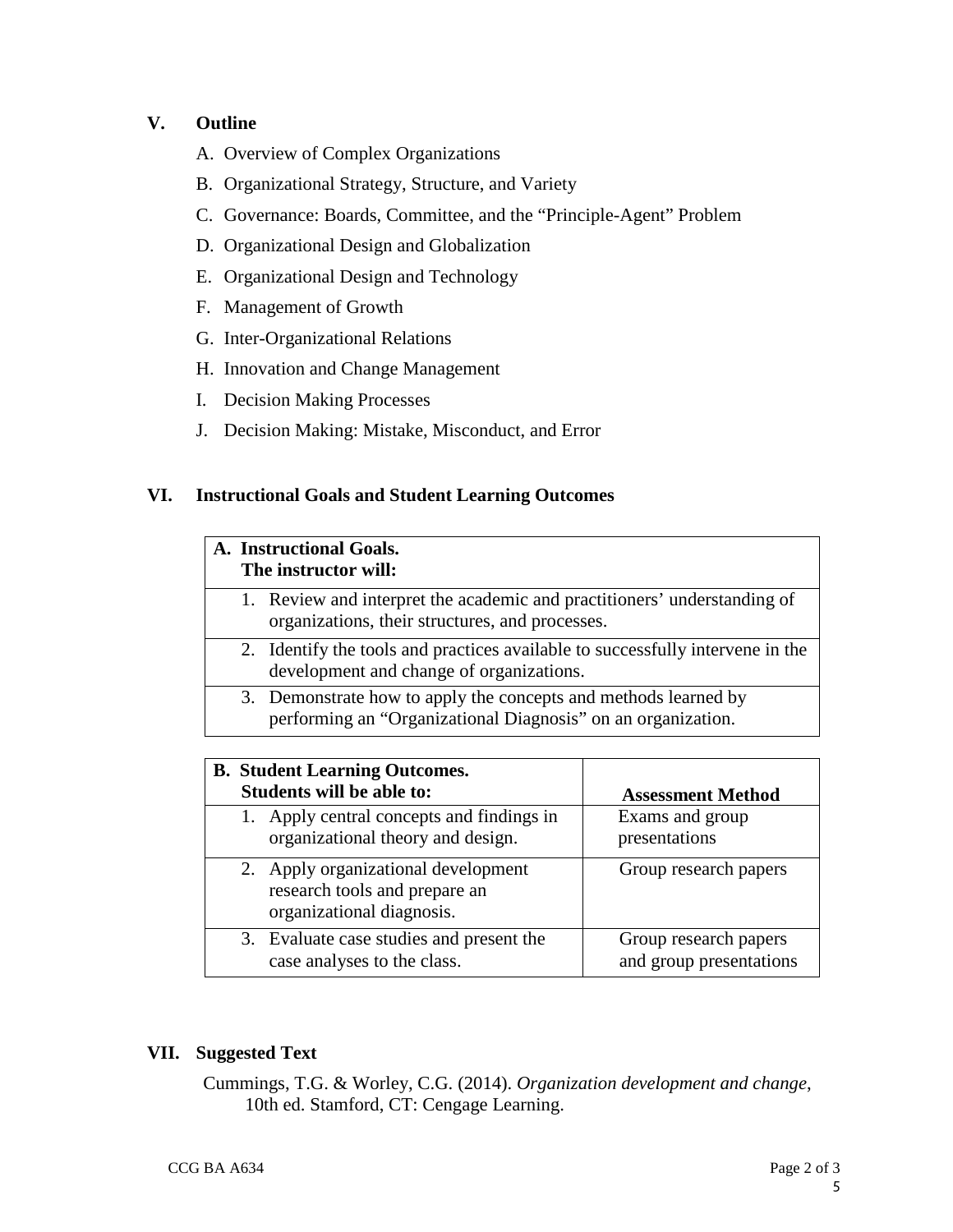## **VII. Bibliography**

- Bartlett, C. & Ghoshal, S. (2003). What is a global manager? *Harvard Business Review,* 81, 101-108.
- Cascio, W. (2005). Strategies for responsible restructuring. *Academy of Management Executive,* 19, 39-50.
- Downe, M. & Russ, G. (2005). Antecedents and consequences of failed governance: The Enron example. *Corporate Governance,* 5, 84-98.
- Fleming, P. & Spicer, A. (2014). Power in management and organization science. *The Academy of Management Annals*, 8(1), 237-298.
- Gioia, D. A., Patvardhan, S. D., Hamilton, A. L., & Corley, K. C. (2013). Organizational identity formation and change. *Academy of Management Annals, 7,* 123-192.
- Greenwood, R., Raynard, M., Kodeih, F., Micellota, E., & Lounsbury, M. (2011). Institutional complexity and organizational responses. *Annals of the Academy of Management,* 5(1): 1 -55.
- Greve, H. R., Palmer. D., & Pozner, J. (2011). Organizations gone wild: The causes, processes, and consequences of organizational misconduct. *The Academy of Management Annals,* 4(1): 53-107.
- Hatch, M.J., Schultz, M., & Skov, A. (2015). Organizational identity and culture in the context of managed change: Transformation in the Carlsberg Group, 2009– 2013 *Academy Management Discovery*, 1, 56-87*.*
- Hofstede, G. (1993). Cultural constraints in management theories. *Academy of Management Executive,* 7, 81-94.
- Kodeih, F. & Greenwood, R. (2014). Responding to institutional complexity: The role of identity. *Organization Studies,* 35, 7-39.
- Nadler, D. & Tushman, M. (1999). The organization of the future: Strategic imperatives and core competencies for the 21<sup>st</sup> century. *Organizational Dynamics,* 28, 45-60.
- Pfeffer, J. & Veiga, J. (1999). Putting people first for organizational success. *Academy of Management Executive,* 13, 37-48.
- Prahalad, C. & Lieberthal, K. (1998). The end of corporate imperialism. *Harvard Business Review***,** 76, 68-79.
- Rousseau, D. (1995). *Psychological contracts in organizations*, Thousand Oaks, CA: Sage.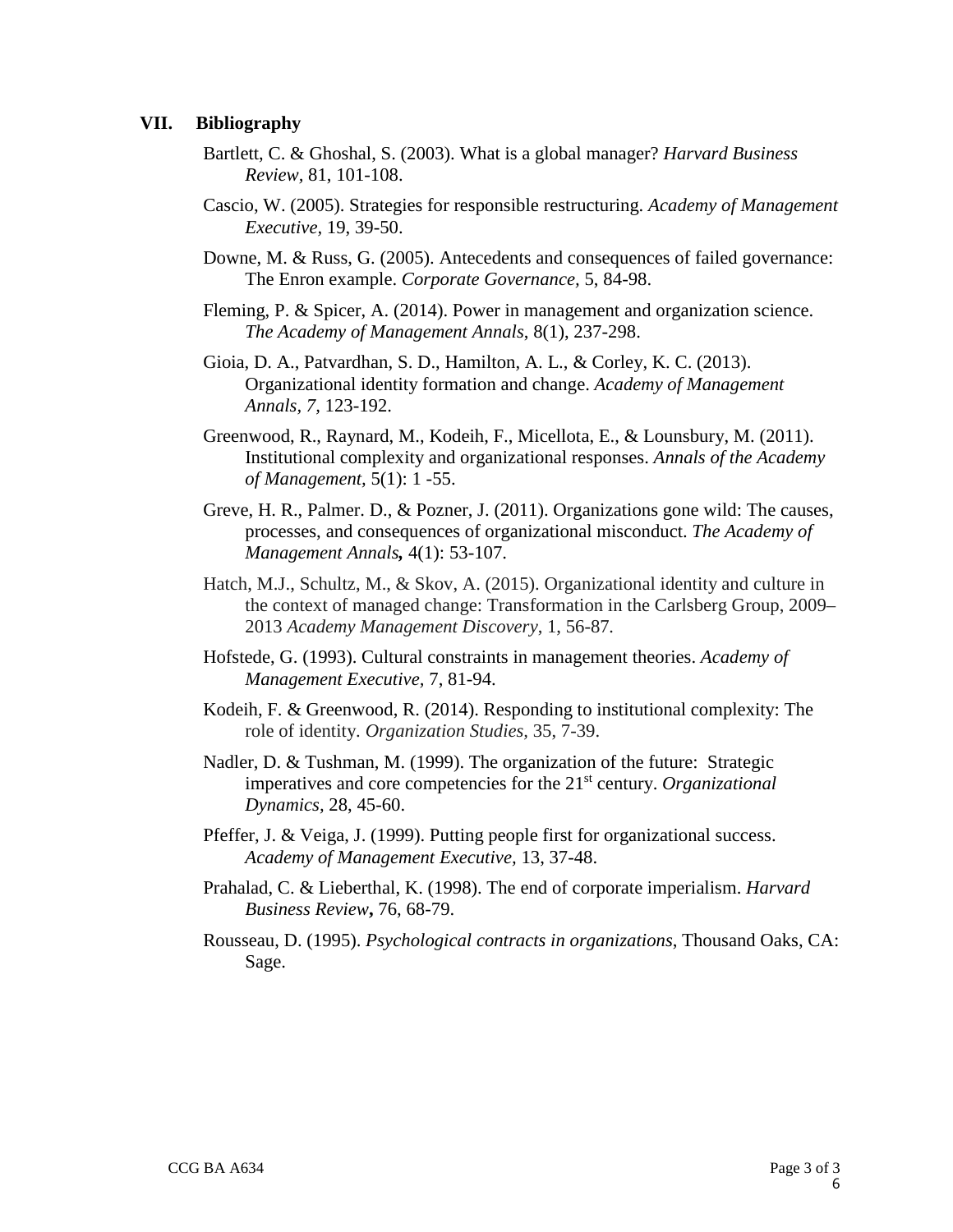

## Program/Prefix Action Request University of Alaska Anchorage Proposal to Initiate, Add, Change, or Delete a Program of Study or Prefix

| 1a. School or College<br><b>EN SOENGR</b>                                                                                         | 1b. Department<br>Civil Engineering                               |
|-----------------------------------------------------------------------------------------------------------------------------------|-------------------------------------------------------------------|
| 2. Complete Program Title/Prefix<br>Masters of Science in Civil Engineering                                                       |                                                                   |
| 3. Type of Program                                                                                                                |                                                                   |
| Choose one from the appropriate drop down menu:<br>Undergraduate:<br><b>CHOOSE ONE</b>                                            | Graduate:<br>or<br>Master of Science                              |
| This program is a Gainful Employment Program:<br><b>Yes</b>                                                                       | $\boxtimes$ No<br>or                                              |
| <b>PROGRAM</b><br>4. Type of Action:                                                                                              | <b>PREFIX</b>                                                     |
| Add                                                                                                                               | Add                                                               |
| Change<br>⊠                                                                                                                       | Change                                                            |
| Delete                                                                                                                            | Inactivate                                                        |
| 5.<br>Implementation Date (semester/year)<br>From: Fall/2015<br>то: 99/9999                                                       |                                                                   |
| 6a. Coordination with Affected Units                                                                                              | Department, School, or College: COEng                             |
| Initiator Name (typed): Thomas Ravens                                                                                             | Initiator Signed Initials: _________                              |
| 6b. Coordination Email submitted to Faculty Listserv (uaa-faculty@lists.uaa.alaska.edu)                                           | Date:                                                             |
| Coordination with Library Liaison<br>Date: _____<br>6c.                                                                           |                                                                   |
| Title and Program Description - Please attach the following:<br>7.                                                                |                                                                   |
| Cover Memo                                                                                                                        | $\boxtimes$ Catalog Copy in Word using the track changes function |
| Justification for Action<br>8.<br>Increase opportunities for graduate studies to students who hold degrees related to engineering |                                                                   |
|                                                                                                                                   | Approved                                                          |
| Initiator (faculty only)<br>Date<br><b>Thomas Ravens</b>                                                                          | Disapproved<br>Dean/Director of School/College<br>Date            |
| Initiator (TYPE NAME)                                                                                                             |                                                                   |
| Approved                                                                                                                          | Approved<br>Undergraduate/Graduate Academic<br>Date               |
| Disapproved<br>Department Chair<br>Date                                                                                           | Disapproved<br><b>Board Chair</b>                                 |
| Approved                                                                                                                          | Approved                                                          |
| College/School Curriculum Committee Chair<br>Disapproved<br>Date                                                                  | Disapproved<br>Provost or Designee<br>Date                        |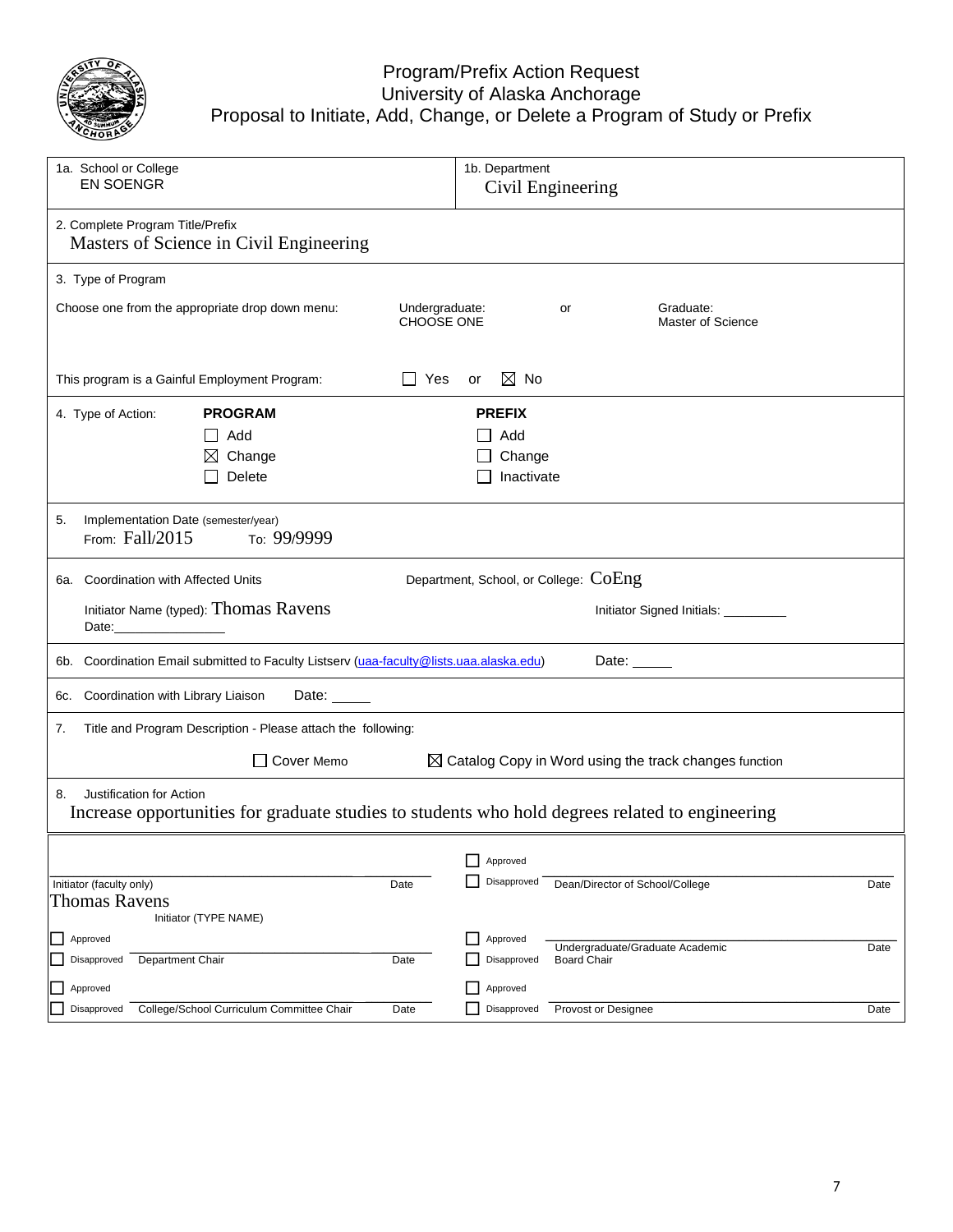## **Master of Civil Engineering (M-CE) Admission Requirements**

See Admissions [Requirements](http://catalog.uaa.alaska.edu/admissions/graduate/) for Graduate Degrees. All students must hold a baccalaureate degree in an engineering discipline or equivalent.

## **Program Student Learning Outcomes**

In keeping with the program objectives, the expected student learning outcomes of the UAA MCE program include:

- An ability to use advanced methods of analysis,
- An ability to understand advanced civil engineering theory,
- An ability to conduct advanced civil engineering research,
- An ability to apply advanced engineering theory to the design of civil engineering systems, and
- An ability to work effectively within the management framework of organizations responsible for the practice of engineering.

## **Application Procedures**

All application materials must be received by the UAA Office of Admissions by the required dates as established by the Admissions office. The required application materials to be submitted to the Office of Admissions include a completed UAA graduate application form, official transcripts of all college-level work, and a one-page statement selecting a core competency area and discussing the applicant's career goals.

## **Graduation Requirements**

In order to receive the Master of Civil Engineering, students must:

- 1. Satisfy all University Regulations for the Graduate Degrees listed at the beginning of this chapter;
- 2. Complete one of the following options, with all coursework and the graduate requirement option approved in advance by the student's graduate advisor:
	- a. 30 credits of coursework including satisfactory completion of CE A686;
	- b. 30 credits of coursework and a comprehensive exam to be administered in the final semester of study (the exam can be waived if the average GPA is 3.9 or higher for courses listed on an approved Graduate Studies Plan);
- 3. Complete the Program Requirements below

## **Program Requirements**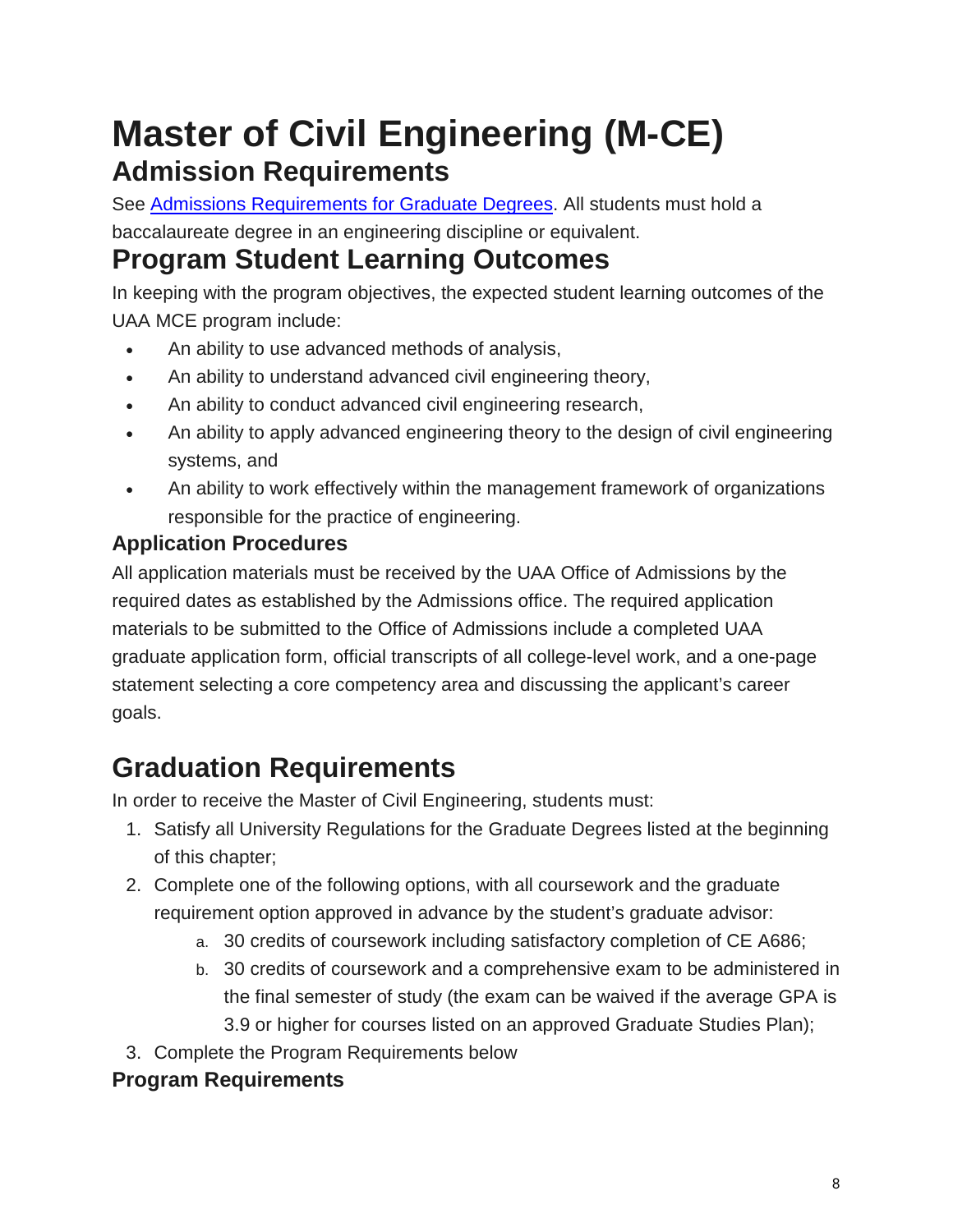Students must complete at least three courses in one of the core competency areas of environmental, geotechnical, structures, transportation, water resources and one course in analysis (as listed below) all with a grade of B or better. Additionally, students must complete at least one course from the project management area of study, listed below. Remaining courses can be selected from the list provided or as approved by student's graduate committee. No more than one 400-level course may be included without prior approval of the student's graduate committee.

## **Environmental**

- [AEST](http://catalog.uaa.alaska.edu/search/?P=AEST%20A601) A601 Aquatic Process Chemistry
- [AEST](http://catalog.uaa.alaska.edu/search/?P=AEST%20A602) A602 Water Quality Management
- [AEST](http://catalog.uaa.alaska.edu/search/?P=AEST%20A603) A603 Solid Waste Management
- [AEST](http://catalog.uaa.alaska.edu/search/?P=AEST%20A608) A608 Fundamentals of Air Pollution
- [AEST](http://catalog.uaa.alaska.edu/search/?P=AEST%20A613) A613 Remediation
- CE [A645](http://catalog.uaa.alaska.edu/search/?P=CE%20A645) Chemical and Physical Water and Wastewater Treatment Processes
- CE [A646](http://catalog.uaa.alaska.edu/search/?P=CE%20A646) Biological Treatment Processes
- CE [A647](http://catalog.uaa.alaska.edu/search/?P=CE%20A647) Advanced Unit Processes

## **Geotechnical**

| <b>CE A610</b> | <b>Engineering Seismology</b> |  |
|----------------|-------------------------------|--|
|----------------|-------------------------------|--|

- CE [A611](http://catalog.uaa.alaska.edu/search/?P=CE%20A611) Geotechnical Earthquake Engineering
- CE [A612](http://catalog.uaa.alaska.edu/search/?P=CE%20A612) Advanced Foundation Design
- CE [A614](http://catalog.uaa.alaska.edu/search/?P=CE%20A614) Soil Strength and Slope Stability

## **Structures**

- CE [A610](http://catalog.uaa.alaska.edu/search/?P=CE%20A610) Engineering Seismology
- CE [A631](http://catalog.uaa.alaska.edu/search/?P=CE%20A631) Structural Finite Elements
- CE [A633](http://catalog.uaa.alaska.edu/search/?P=CE%20A633) Structural Dynamics<br>CE A634 Structural Earthquak
- Structural Earthquake Engineering
- CE [A637](http://catalog.uaa.alaska.edu/search/?P=CE%20A637) Earthquake Resistant Structural Design<br>CE A639 Loads on Structures
- **Loads on Structures**
- CE A651 Advanced Structural Analysis
- CE [A652](http://catalog.uaa.alaska.edu/search/?P=CE%20A652) Advanced Steel Design
- CE [A653](http://catalog.uaa.alaska.edu/search/?P=CE%20A654) Advanced Reinforced Concrete

## **Transportation**

- **CE [A623](http://catalog.uaa.alaska.edu/search/?P=CE%20A623)** Traffic Engineering<br>CE A624 Pavement Design
- Pavement Design
- CE [A625](http://catalog.uaa.alaska.edu/search/?P=CE%20A625) Highway Engineering
- CE [A626](http://catalog.uaa.alaska.edu/search/?P=CE%20A675) Traffic Modeling and Simulation
- CE [A627](http://catalog.uaa.alaska.edu/search/?P=CE%20A675) Advanced Traffic Flow Theory

## Water Resources

CE [A662](http://catalog.uaa.alaska.edu/search/?P=CE%20A662) Surface Water Dynamics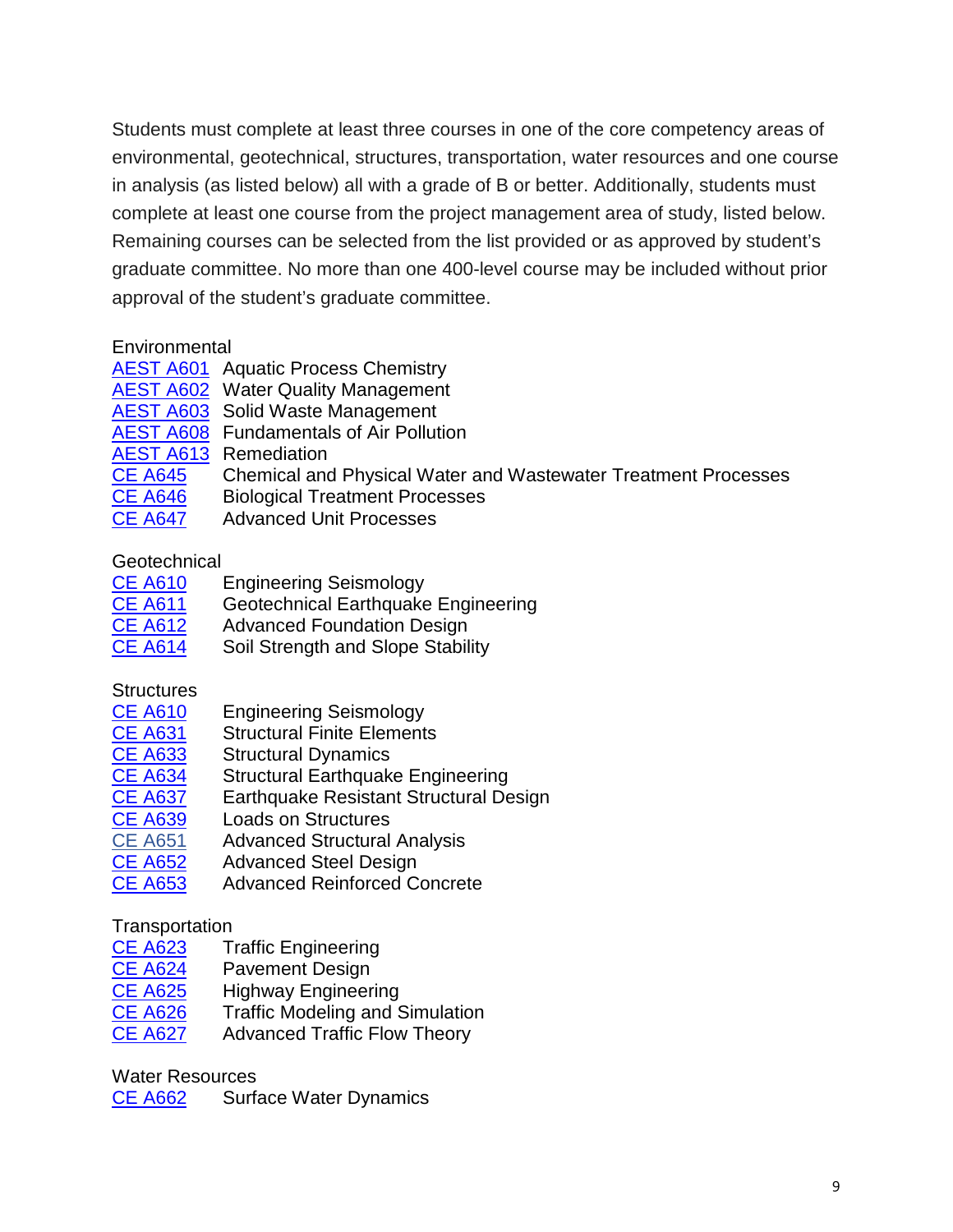- 
- CE [A663](http://catalog.uaa.alaska.edu/search/?P=CE%20A663) Ground Water Dynamics<br>CE A674 Waves, Tides, and Ocear CE [A674](http://catalog.uaa.alaska.edu/search/?P=CE%20A674) Waves, Tides, and Ocean Processes for Engineers<br>CE A675 Design of Ports and Harbors
- Design of Ports and Harbors
- CE [A676](http://catalog.uaa.alaska.edu/search/?P=CE%20A676) Coastal Engineering
- CE [A677](http://catalog.uaa.alaska.edu/search/?P=CE%20A677) Coastal Measurements and Analysis<br>CE A678 Design of Ocean Engineering System
- Design of Ocean Engineering Systems
- CE [A679](http://catalog.uaa.alaska.edu/search/?P=CE%20A677) Sediment Transport and Coastal Processes

## Analysis

- [MATH](http://catalog.uaa.alaska.edu/search/?P=MATH%20A422) A422 Partial Differential Equations
- [MATH](http://catalog.uaa.alaska.edu/search/?P=MATH%20A423) A423 Advanced Engineering Mathematics
- [MATH](http://catalog.uaa.alaska.edu/search/?P=MATH%20A426) A426 Numerical Methods
- [STAT](http://catalog.uaa.alaska.edu/search/?P=STAT%20A402) A402 Scientific Sampling
- **[STAT](http://catalog.uaa.alaska.edu/search/?P=STAT%20A601) A601** Statistical Methods
- [STAT](http://catalog.uaa.alaska.edu/search/?P=STAT%20A601) A602 Advanced Scientific Sampling

## Project Management

- [AEST](http://catalog.uaa.alaska.edu/search/?P=AEST%20A604) A604 Environmental Law, Regulations and Permitting
- **ESM [A601](http://catalog.uaa.alaska.edu/search/?P=ESM%20A601)** Engineers in Organizations
- **ESM [A608](http://catalog.uaa.alaska.edu/search/?P=ESM%20A608)** Legal Environment for Engineering Management
- ESM [A610](http://catalog.uaa.alaska.edu/search/?P=ESM%20A610) Cost Estimating
- **ESM [A613](http://catalog.uaa.alaska.edu/search/?P=ESM%20A613)** Management of Technical People
- PM [A601](http://catalog.uaa.alaska.edu/search/?P=PM%20A601) Project Management Fundamentals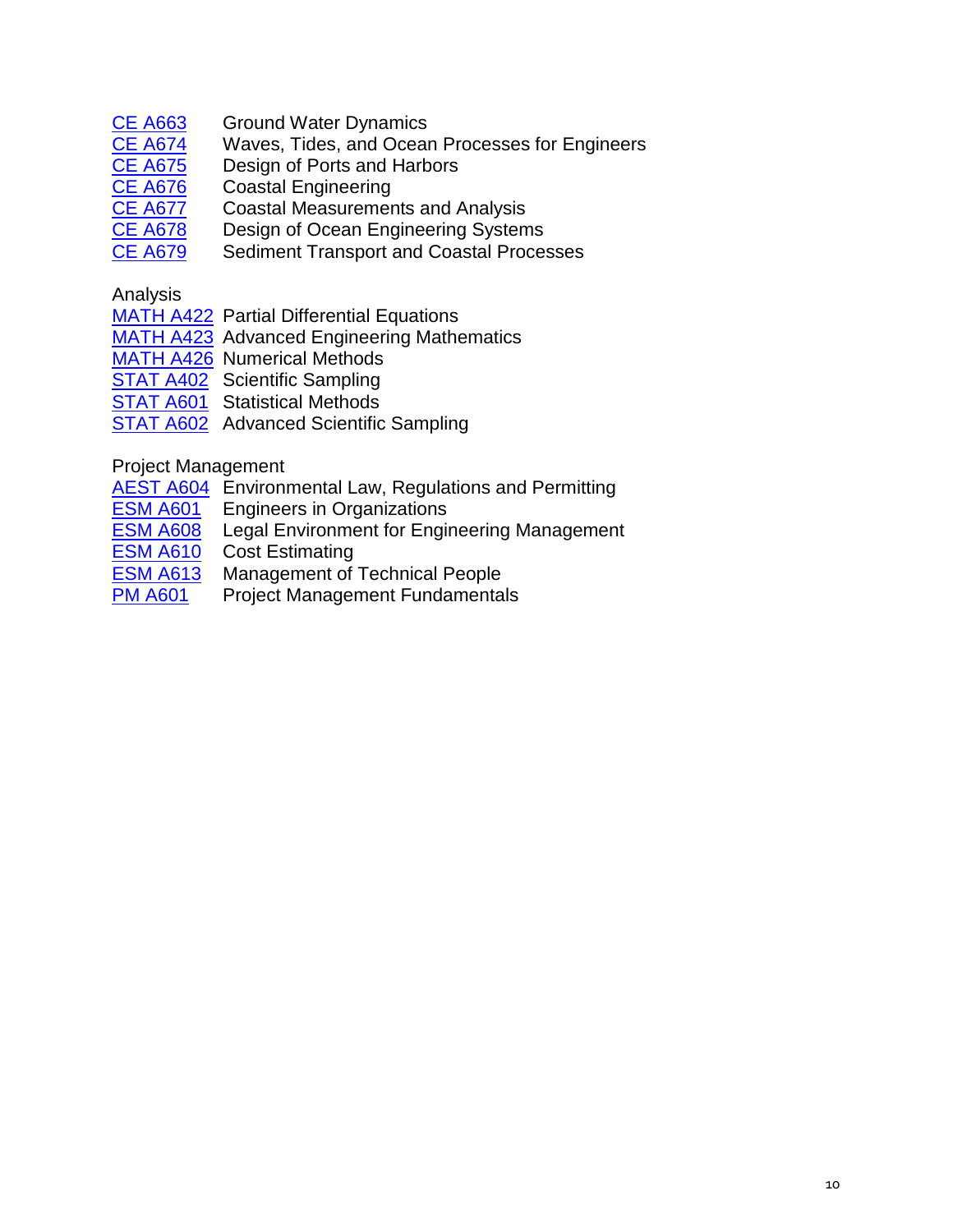| <b>Admission Requirements</b>                                                             | Formatted: Font: Arial                                                                       |
|-------------------------------------------------------------------------------------------|----------------------------------------------------------------------------------------------|
| See Admissions Requirements for Graduate Degrees. All students must hold a                | Formatted: Font: (Default) Arial                                                             |
| baccalaureate degree in an engineering discipline or equivalent.                          | Formatted: Font: Arial                                                                       |
| <b>Program Student Learning Outcomes</b>                                                  |                                                                                              |
| In keeping with the program objectives, the expected student learning outcomes of the     |                                                                                              |
| UAA MCE program include:                                                                  |                                                                                              |
| An ability to use advanced methods of analysis,                                           |                                                                                              |
| An ability to understand advanced civil engineering theory,<br>$\bullet$                  |                                                                                              |
| An ability to conduct advanced civil engineering research,                                |                                                                                              |
| An ability to apply advanced engineering theory to the design of civil engineering        |                                                                                              |
| systems, and                                                                              |                                                                                              |
| An ability to work effectively within the management framework of organizations           |                                                                                              |
| responsible for the practice of engineering.                                              | Commented [KM1]: This section will be on the Learning<br>Outcomes Tab on the catalog website |
| <b>Application Procedures</b>                                                             |                                                                                              |
| All application materials must be received by the UAA Office of Admissions by the         |                                                                                              |
| required dates as established by the Admissions office. The required application          |                                                                                              |
| materials to be submitted to the Office of Admissions include a completed UAA             |                                                                                              |
| graduate application form, and official transcripts of all college-level work, and a one- |                                                                                              |
| page statement selecting a core competency area and discussing the applicant's career     |                                                                                              |
| goals. $\overline{z}$                                                                     |                                                                                              |
| In addition, please submit to the College of Engineering a one-page statement selecting   |                                                                                              |
| a core competency area and discussing the applicant's career goals.                       |                                                                                              |
| <b>Graduation Requirements</b>                                                            |                                                                                              |
| In order to receive the Master of Civil Engineering, students must;                       | Formatted: Font: Arial, 12 pt, Not Bold                                                      |
| 1. Satisfy the General University Requirements for Graduate Degrees, all University       | Formatted: Font: Arial                                                                       |
|                                                                                           | Formatted: Font: (Default) Arial                                                             |

- Regulations for the Graduate Degrees listed at the beginning of this chapter;
- 2. Complete one of the following options, with all coursework and the graduate requirement option approved in advance by the student's graduate advisor:
	- a. 30 credits of coursework approved in advance by the student's graduate advisor.including satisfactory completion of CE A686;
	- 2.b.30 credits of coursework and a comprehensive exam to be administered in the final semester of study (the exam can be waived if the average GPA is 3.9 or higher for courses listed on an approved Graduate Studies Plan);

**Formatted:** Font: Arial

**Formatted**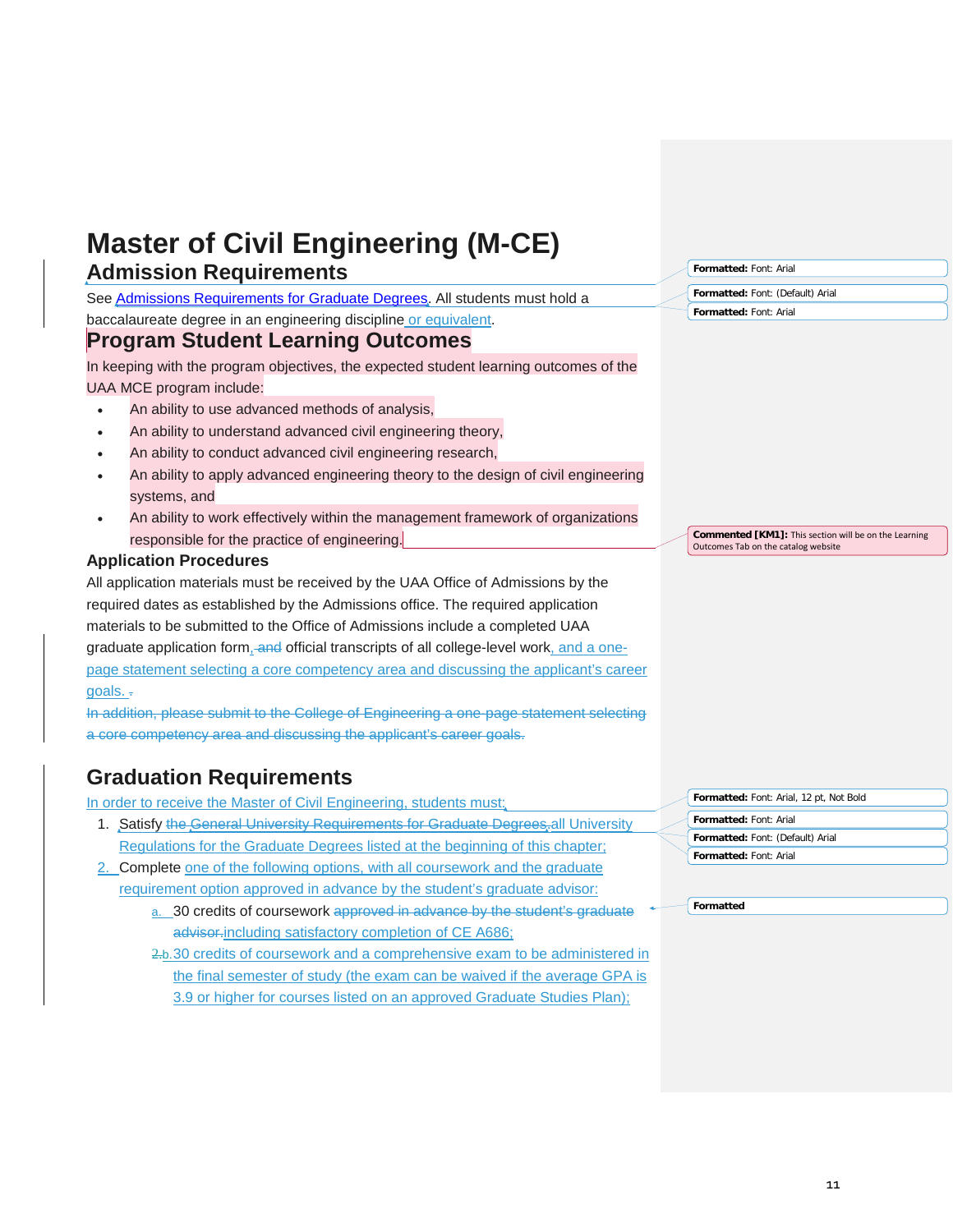- 3. Satisfactorily complete requirements for a comprehensive exam or 3 credits of CE A686 if applicable to the chosen competency area. The following requirements apply for each individual competency area:Complete the Program Requirements below
	- **Environmental:** Students must complete 30 credit hours of coursework and a comprehensive exam. Students may opt to take up to 3 credit hours of CE A698 with advisor approval as part of the required 30 credit hours of coursework.

Students must complete at least three courses in one of the core competency areas of environmental, geotechnical, structures, transportation, water resources and one course in analysis (as listed below) all with a grade of B or better. Additionally, students must complete at least one course from the project management area of study, listed below. Remaining courses can be selected from the list provided or as approved by student's graduate committee. No more than one 400 -level course may be included without prior approval of the student 's graduate committee.

#### **Environmental**

| <u>AEST A601,</u> | <b>Aquatic Process Chemistry</b>                               |  |  |
|-------------------|----------------------------------------------------------------|--|--|
| <b>AEST A602</b>  | <b>Water Quality Management</b>                                |  |  |
| <b>AEST A603</b>  | Solid Waste Management                                         |  |  |
| <b>AEST A608</b>  | <b>Fundamentals of Air Pollution</b>                           |  |  |
| AEST A613         | Remediation                                                    |  |  |
| <b>CE A645</b>    | Chemical and Physical Water and Wastewater Treatment Processes |  |  |
| <b>CE A646</b>    | <b>Biological Treatment Processes</b>                          |  |  |
| <b>CE A647</b>    | <b>Advanced Unit Processes</b>                                 |  |  |
|                   |                                                                |  |  |
| Geotechnical      |                                                                |  |  |
| <u>CE A610</u>    | <b>Engineering Seismology</b>                                  |  |  |
| CE A611           | Geotechnical Earthquake Engineering                            |  |  |
| <b>CE A612</b>    | <b>Advanced Foundation Design</b>                              |  |  |
| <u>CE A614</u>    | Soil Strength and Slope Stability                              |  |  |
|                   |                                                                |  |  |
| <b>Structures</b> |                                                                |  |  |
| <b>CE A610</b>    | <b>Engineering Seismology</b>                                  |  |  |
| CE A631           | <b>Structural Finite Elements</b>                              |  |  |
| <u>CE A633</u>    | <b>Structural Dynamics</b>                                     |  |  |
| CE A634           | Structural Earthquake Engineering                              |  |  |
| <u>CE A637</u>    | Earthquake Resistant Structural Design                         |  |  |
| <b>CE A639</b>    | <b>Loads on Structures</b>                                     |  |  |
| CE A651           | <b>Advanced Structural Analysis</b>                            |  |  |
| <b>CE A652</b>    | <b>Advanced Steel Design</b>                                   |  |  |
|                   | CE A654CE A653 Timber Design Advanced Reinforced Concrete      |  |  |
|                   |                                                                |  |  |

| Formatted | <u>in</u>                   |
|-----------|-----------------------------|
| Formatted |                             |
| Formatted | $\ldots$                    |
| Formatted | $\cdots$                    |
| Formatted | یے                          |
|           | يسا                         |
| Formatted | ے                           |
| Formatted | ے                           |
| Formatted | C <sub>in</sub>             |
| Formatted | ے۔                          |
| Formatted | ے۔                          |
| Formatted | ے                           |
| Formatted | ے                           |
| Formatted | l                           |
| Formatted | $\overline{\phantom{a}}$    |
| Formatted | <u></u>                     |
| Formatted | $\lfloor \ldots \rfloor$    |
| Formatted |                             |
| Formatted | ۔۔۔ ا                       |
| Formatted | ے۔ ا                        |
| Formatted | ____                        |
|           | <u>(</u>                    |
| Formatted | ____                        |
| Formatted | $\overline{\phantom{a}}$    |
| Formatted | $\equiv$                    |
| Formatted | Ļ                           |
| Formatted | <u>(</u>                    |
| Formatted | يسا                         |
| Formatted | <u>(</u>                    |
| Formatted | <u>(…</u>                   |
| Formatted | ____                        |
| Formatted | ِتِ                         |
| Formatted | چ                           |
| Formatted | ے                           |
| Formatted | ے۔                          |
| Formatted | C.                          |
| Formatted | يساً                        |
| Formatted | ے                           |
| Formatted | <u>لس</u>                   |
| Formatted | <u>ِ م</u>                  |
| Formatted |                             |
| Formatted | l                           |
| Formatted | $\left( \ \ldots \ \right)$ |
|           | <u></u>                     |
| Formatted | $\overline{\phantom{a}}$    |
| Formatted | $\overline{\mathcal{L}}$    |
| Formatted | حبا                         |
| Formatted | <u>in</u>                   |
| Formatted | $\frac{1}{2}$               |
| Formatted | $\frac{1}{2}$               |
| Formatted | $\overline{\mathbf{u}}$     |
|           |                             |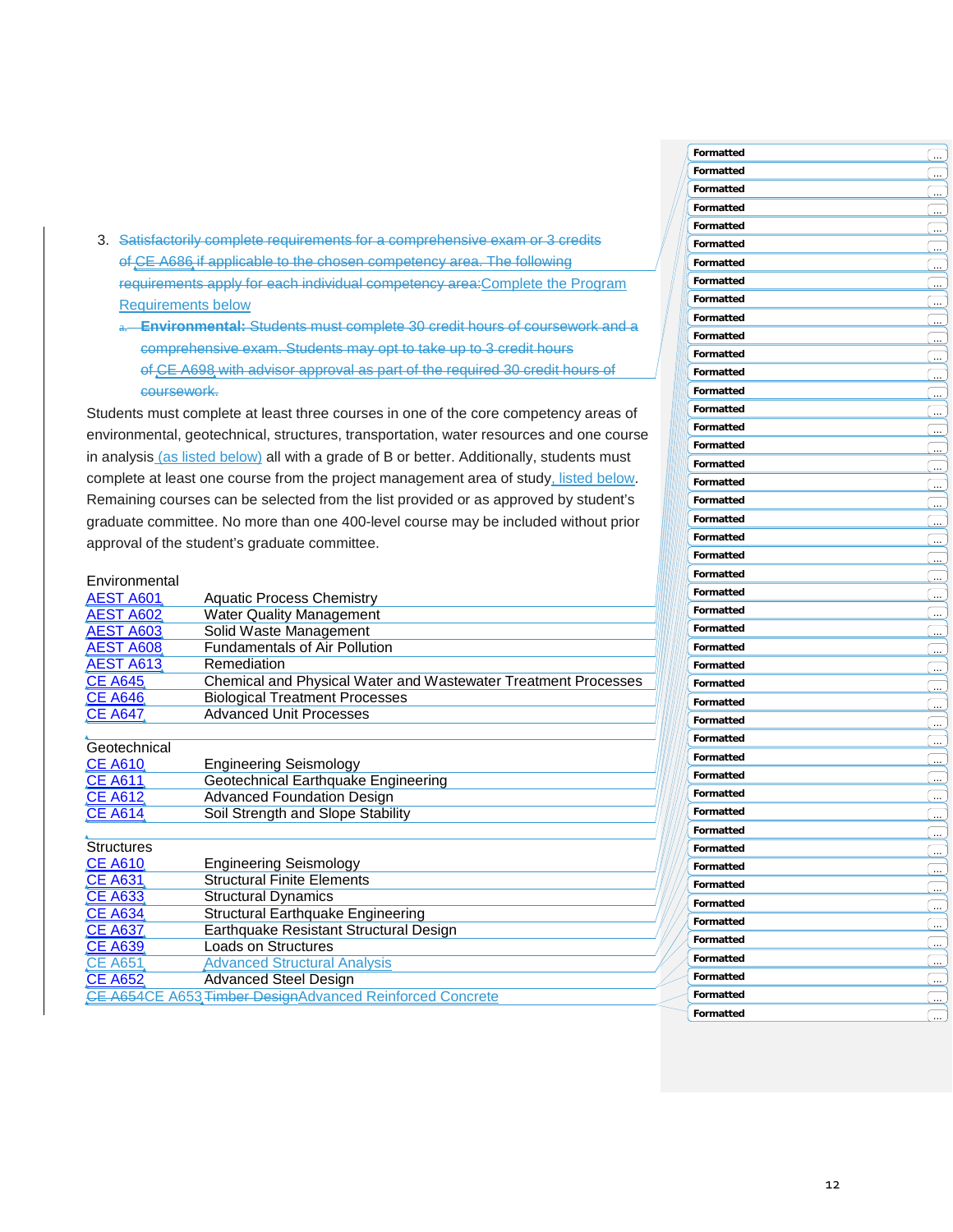|                            |                                                                                     | Formatted |                          |
|----------------------------|-------------------------------------------------------------------------------------|-----------|--------------------------|
|                            |                                                                                     | Formatted | $\overline{\mathbf{u}}$  |
|                            |                                                                                     | Formatted | $\ddot{\phantom{1}}$     |
|                            |                                                                                     | Formatted |                          |
|                            |                                                                                     | Formatted |                          |
|                            |                                                                                     |           |                          |
| Transportation             |                                                                                     | Formatted |                          |
| <b>CE A623</b>             | <b>Traffic Engineering</b>                                                          | Formatted |                          |
| <b>CE A624</b>             | Pavement Design                                                                     | Formatted | $\mathbb{R}$             |
| <b>CE A625</b>             | <b>Highway Engineering</b>                                                          | Formatted |                          |
|                            | CE A675CE A626 Design of Ports and Harbors Traffic Modeling and Simulation          | Formatted |                          |
| CE A627                    | <b>Advanced Traffic Flow Theory</b>                                                 |           |                          |
|                            |                                                                                     | Formatted | $\ldots$                 |
| <b>Water Resources</b>     |                                                                                     | Formatted |                          |
|                            |                                                                                     | Formatted | $\cdots$                 |
| <b>CE A662</b>             | Surface Water Dynamics                                                              | Formatted | $\ddotsc$                |
| <b>CE A663</b>             | <b>Ground Water Dynamics</b>                                                        | Formatted | $\cdots$                 |
| <b>CE A674</b>             | Waves, Tides, and Ocean Processes for Engineers                                     | Formatted |                          |
| <b>CE A675</b>             | Design of Ports and Harbors                                                         |           |                          |
| <b>CE A676</b>             | <b>Coastal Engineering</b>                                                          | Formatted |                          |
| <b>CE A677</b>             | <b>Coastal Measurements and Analysis</b>                                            | Formatted |                          |
| <b>CE A678</b>             | <b>Design of Ocean Engineering Systems</b>                                          | Formatted |                          |
| <b>CE A679</b>             | <b>Sediment Transport and Coastal Processes</b>                                     | Formatted |                          |
|                            |                                                                                     |           |                          |
| Analysis                   |                                                                                     | Formatted | $\ldots$                 |
| MATH A422                  | <b>Partial Differential Equations</b>                                               | Formatted | $\mathbf{r}$             |
|                            |                                                                                     | Formatted |                          |
| MATH A423                  | <b>Advanced Engineering Mathematics</b>                                             | Formatted |                          |
| MATH A426                  | <b>Numerical Methods</b>                                                            | Formatted |                          |
| STAT A402                  | <b>Scientific Sampling</b>                                                          | Formatted |                          |
| STAT A601                  | <b>Statistical Methods</b>                                                          |           | $\ddotsc$                |
| STAT A602                  | <b>Advanced Scientific Sampling</b>                                                 | Formatted |                          |
|                            |                                                                                     | Formatted | j.                       |
| <b>Project Management</b>  |                                                                                     | Formatted | $\overline{\phantom{a}}$ |
| <b>AEST A604</b>           | Environmental Law, Regulations and Permitting                                       | Formatted |                          |
| <b>ESM A601</b>            | <b>Engineers in Organizations</b>                                                   | Formatted |                          |
| <b>ESM A608</b>            | Legal Environment for Engineering Management                                        |           |                          |
| <b>ESM A610</b>            | <b>Cost Estimating</b>                                                              | Formatted | $\overline{\ldots}$      |
| <b>ESM A613</b>            |                                                                                     | Formatted |                          |
|                            | Management of Technical People                                                      | Formatted | $\mathbb{R}$             |
| <b>PM A601</b>             | <b>Project Management Fundamentals</b>                                              | Formatted | i.                       |
| <b>Project Requirement</b> |                                                                                     | Formatted |                          |
|                            | Within the last 9 credits applicable to the degree, each student may need to        |           | $\ldots$                 |
|                            |                                                                                     | Formatted |                          |
|                            | complete CE A686, per the requirements of their competency area. The Civil          | Formatted |                          |
|                            | Engineering project must solve a practical engineering problem to the extent that   | Formatted | $\ddotsc$                |
|                            |                                                                                     | Formatted |                          |
|                            | original developments by the candidate are evident in the project report.           | Formatted |                          |
|                            | 1. The project problem and solution must be explained in the context of the current |           | $\ddotsc$                |
|                            |                                                                                     | Formatted |                          |
|                            | state of the art by means of a thorough review of pertinent literature.             | Formatted |                          |
|                            | 2. The project must include advanced technical components directly involving modern | Formatted |                          |
|                            |                                                                                     | Formatted |                          |
|                            | practice of civil engineering.                                                      |           |                          |
|                            |                                                                                     | Formatted |                          |
|                            |                                                                                     | Formatted | $\ldots$                 |
|                            |                                                                                     | Formatted | $\ddotsc$                |
|                            |                                                                                     | Formatted | $\ldots$                 |
|                            |                                                                                     | Formatted |                          |
|                            |                                                                                     |           | in.                      |
|                            |                                                                                     | Formatted | $\ddot{\phantom{a}}$     |
|                            |                                                                                     | Formatted | $\bar{\Omega}$           |
|                            |                                                                                     | Formatted | $\ddot{\phantom{a}}$     |
|                            |                                                                                     | Formatted |                          |
|                            |                                                                                     |           | $\ddotsc$                |
|                            |                                                                                     | Formatted |                          |
|                            |                                                                                     | Formatted |                          |
|                            |                                                                                     |           |                          |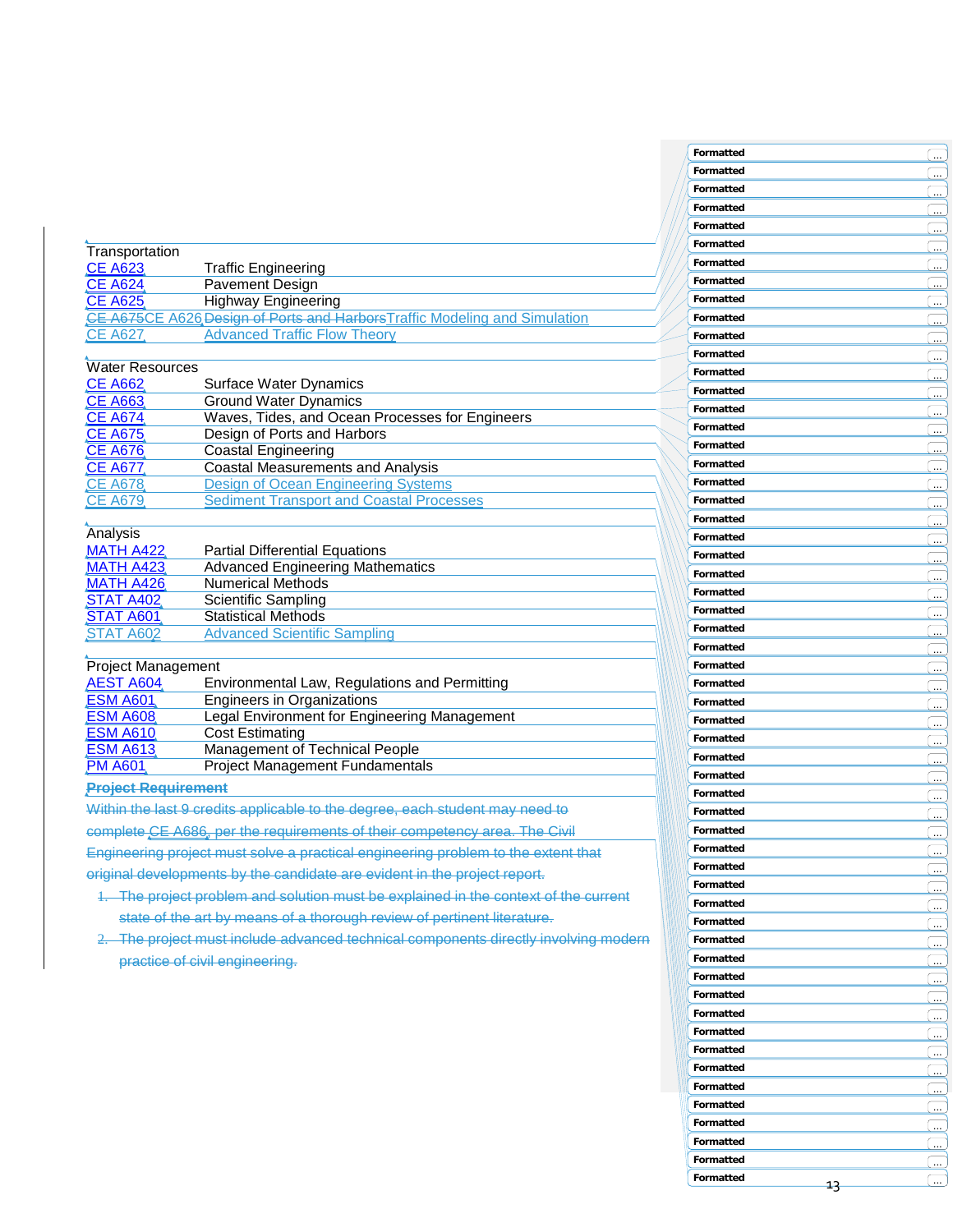3. The project must have sufficient scope to clearly demonstrate the candidate's

 $\begin{array}{c} \end{array}$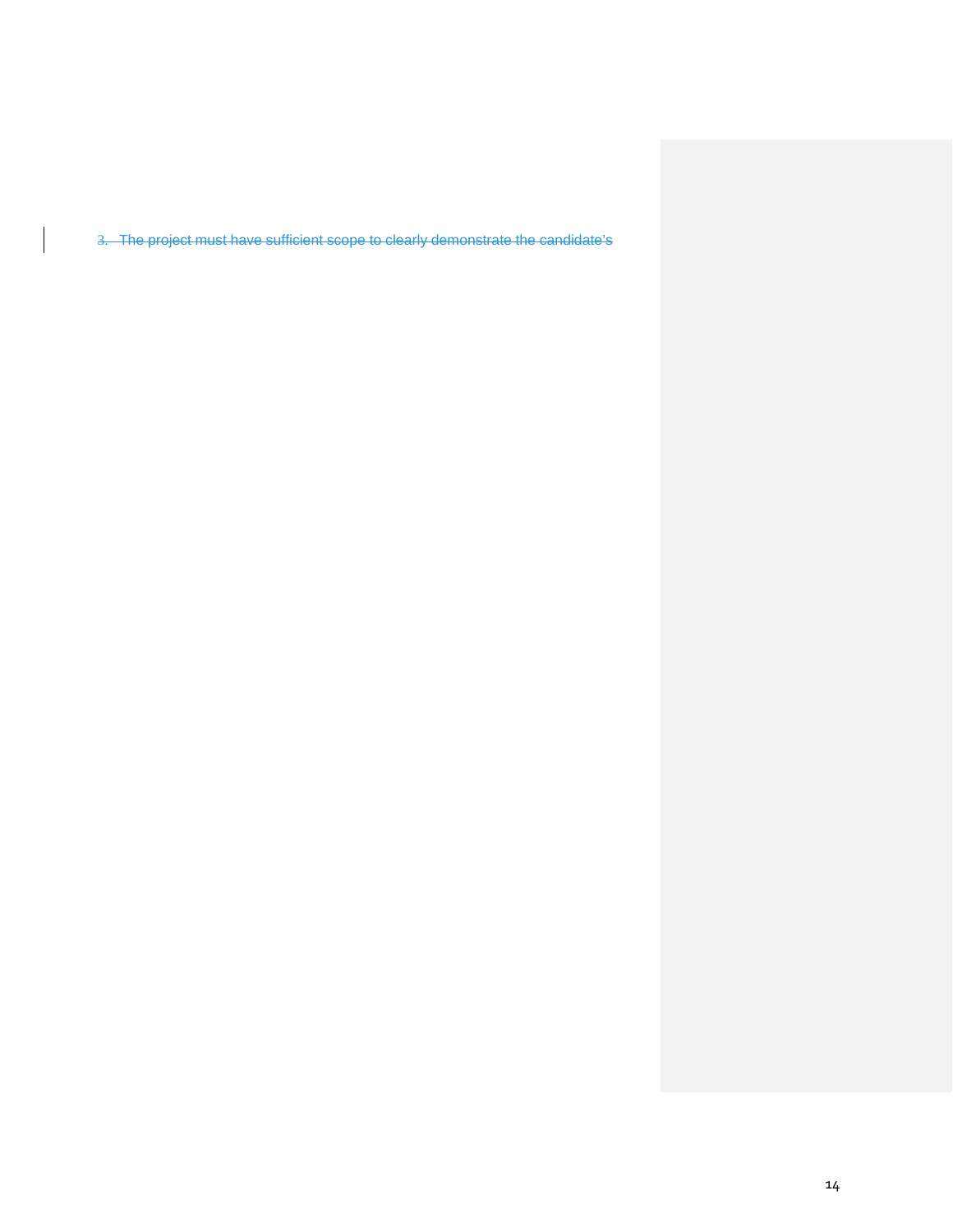

## Program/Prefix Action Request University of Alaska Anchorage Proposal to Initiate, Add, Change, or Delete a Program of Study or Prefix

| 1a. School or College<br><b>EN SOENGR</b>                        |                                                                                         |                              |    | 1b. Department<br>Civil Engineering          |                    |                                                                                                             |      |
|------------------------------------------------------------------|-----------------------------------------------------------------------------------------|------------------------------|----|----------------------------------------------|--------------------|-------------------------------------------------------------------------------------------------------------|------|
| 2. Complete Program Title/Prefix<br>Masters of Civil Engineering |                                                                                         |                              |    |                                              |                    |                                                                                                             |      |
| 3. Type of Program                                               |                                                                                         |                              |    |                                              |                    |                                                                                                             |      |
|                                                                  | Choose one from the appropriate drop down menu:                                         | Undergraduate:<br>CHOOSE ONE |    |                                              | or                 | Graduate:<br>Master of Civil Engineering                                                                    |      |
|                                                                  | This program is a Gainful Employment Program:                                           | $\Box$ Yes                   | or | $\boxtimes$ No                               |                    |                                                                                                             |      |
| 4. Type of Action:                                               | <b>PROGRAM</b><br>Add<br>$\mathsf{L}$<br>Change<br>$\bowtie$<br>Delete                  |                              |    | <b>PREFIX</b><br>Add<br>Change<br>Inactivate |                    |                                                                                                             |      |
| Implementation Date (semester/year)<br>5.<br>From: Fall/2015     | то: 99/9999                                                                             |                              |    |                                              |                    |                                                                                                             |      |
| 6a. Coordination with Affected Units                             |                                                                                         |                              |    | Department, School, or College: COEng        |                    |                                                                                                             |      |
| Date:_______________                                             | Initiator Name (typed): Thomas Ravens                                                   |                              |    |                                              |                    | Initiator Signed Initials: _________                                                                        |      |
|                                                                  | 6b. Coordination Email submitted to Faculty Listserv (uaa-faculty@lists.uaa.alaska.edu) |                              |    |                                              |                    | Date:                                                                                                       |      |
| Coordination with Library Liaison<br>6с.                         | Date: $\_\_$                                                                            |                              |    |                                              |                    |                                                                                                             |      |
| 7.                                                               | Title and Program Description - Please attach the following:                            |                              |    |                                              |                    |                                                                                                             |      |
|                                                                  | Cover Memo                                                                              |                              |    |                                              |                    | $\boxtimes$ Catalog Copy in Word using the track changes function                                           |      |
| Justification for Action<br>8.                                   | consitency in graduation requirements across subdisciplines                             |                              |    |                                              |                    | Increase opportunities for graduate studies to students who hold degrees related to engineering and provide |      |
|                                                                  |                                                                                         |                              |    | Approved                                     |                    |                                                                                                             |      |
| Initiator (faculty only)<br><b>Thomas Ravens</b>                 | Initiator (TYPE NAME)                                                                   | Date                         |    | Disapproved                                  |                    | Dean/Director of School/College                                                                             | Date |
| Approved                                                         |                                                                                         |                              |    | Approved                                     |                    | Undergraduate/Graduate Academic                                                                             | Date |
| Department Chair<br>Disapproved                                  |                                                                                         | Date                         |    | Disapproved                                  | <b>Board Chair</b> |                                                                                                             |      |
| Approved<br>Disapproved                                          | College/School Curriculum Committee Chair                                               | Date                         |    | Approved<br>Disapproved                      |                    | Provost or Designee                                                                                         | Date |
|                                                                  |                                                                                         |                              |    |                                              |                    |                                                                                                             |      |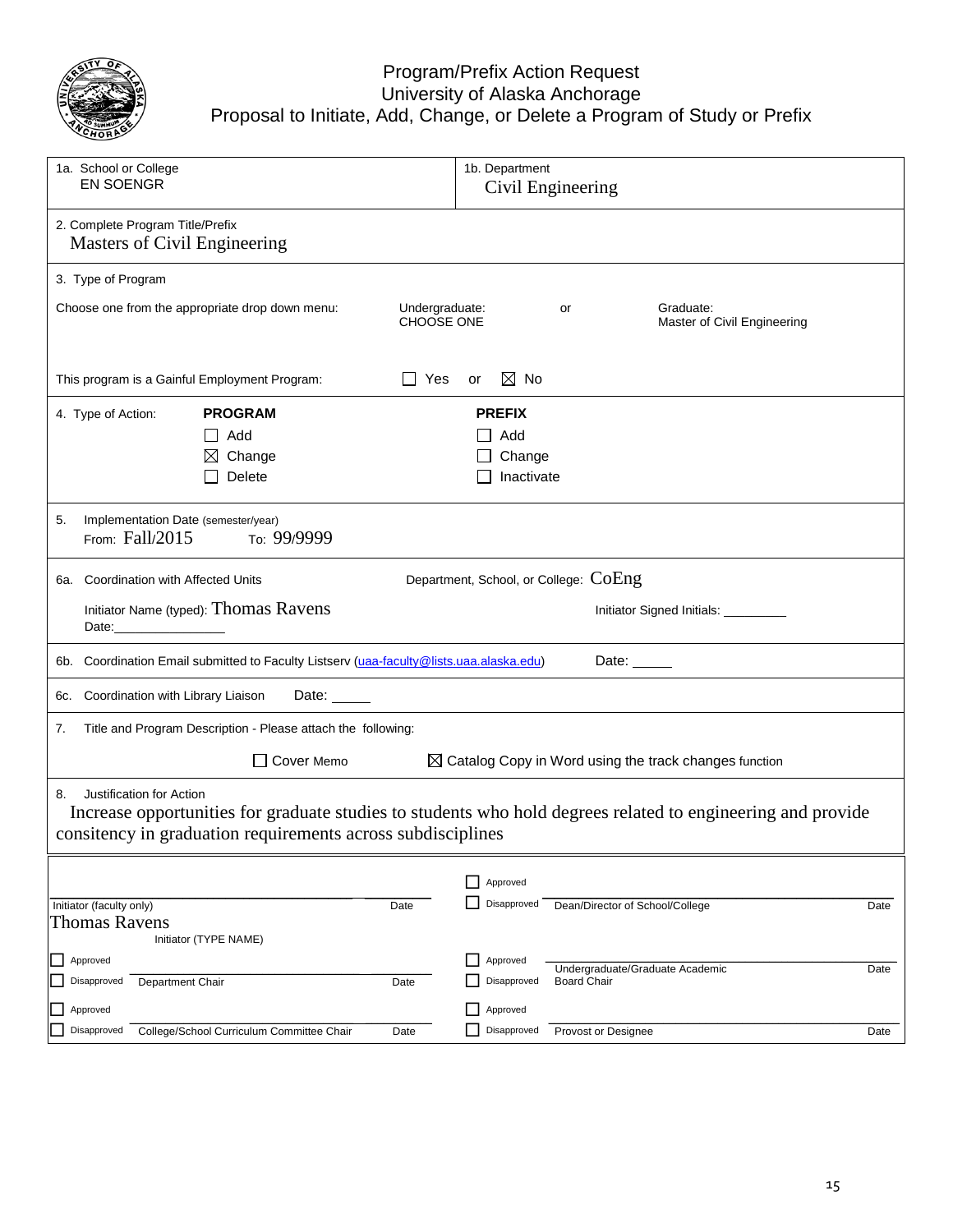# **Master of Science in Civil Engineering (MS-CE)**

## **Admission Requirements**

See Admission [Requirements](http://catalog.uaa.alaska.edu/admissions/graduate/) for Graduate Degrees. All students must hold a baccalaureate degree in an engineering discipline or equivalent.

## **Program Student Learning Outcomes**

In keeping with the program objectives, the expected student learning outcomes of the UAA MSCE program include:

- An ability to use advanced methods of analysis,
- An ability to understand advanced civil engineering theory,
- An ability to conduct advanced civil engineering research,
- An ability to apply advanced engineering theory to the design of civil engineering systems, and
- An ability to work effectively within the management framework of organizations responsible for the practice of engineering.

## **Application Procedures**

All application materials must be received by the UAA Office of Admissions by the required dates as established by the Admissions office. The required application materials to be submitted to the Office of Admissions include a completed UAA graduate application form, official transcripts of all college-level work, and a one-page statement selecting a core competency area and discussing the applicant's career goals.

## **Graduation Requirements**

In order to receive the Master of Science in Civil Engineering, students must:

- 1. Satisfy all University Requirements for Graduate Degrees listed at the beginning of this chapter;
- 2. Complete 30 credits of coursework approved in advance by the student's graduate advisor; and
- 3. Satisfactorily complete thesis work approved in advance by the student's graduate committee, of which 6 credits will be CE [A699](http://catalog.uaa.alaska.edu/search/?P=CE%20A699) Thesis.

## **Course Requirements**

Students must complete at least three courses in one of the core competency areas of environmental, geotechnical, structures, transportation, water resources and one course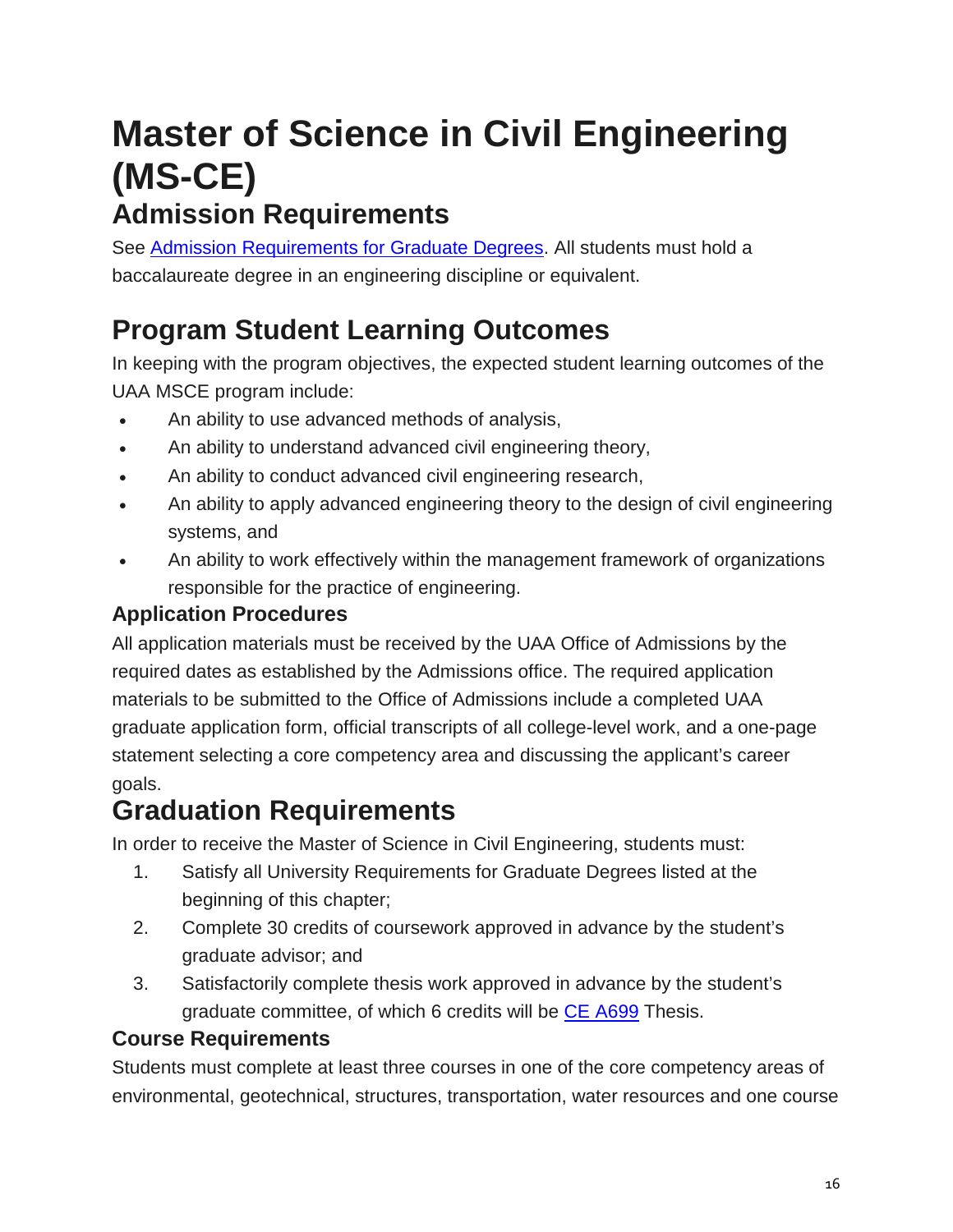in analysis all with a grade of B or better. Remaining courses can be selected from any of the following areas or as approved by student's graduate committee. No more than one 400-level course may be included without prior approval of the student's graduate committee.

**Environmental** 

| <b>AEST A601</b> Aquatic Process Chemistry |
|--------------------------------------------|
|                                            |

- [AEST](http://catalog.uaa.alaska.edu/search/?P=AEST%20A602) A602 Water Quality Management
- [AEST](http://catalog.uaa.alaska.edu/search/?P=AEST%20A603) A603 Solid Waste Management
- [AEST](http://catalog.uaa.alaska.edu/search/?P=AEST%20A608) A608 Fundamentals of Air Pollution
- 
- **[AEST](http://catalog.uaa.alaska.edu/search/?P=AEST%20A613) A613** Remediation<br>CE A645 Chemical and Chemical and Physical Water and Wastewater Treatment Processes
- CE [A646](http://catalog.uaa.alaska.edu/search/?P=CE%20A646) Biological Treatment Processes
- CE [A647](http://catalog.uaa.alaska.edu/search/?P=CE%20A647) Advanced Unit Processes

Geotechnical<br>CE A610

- Engineering Seismology
- CE [A611](http://catalog.uaa.alaska.edu/search/?P=CE%20A611) Geotechnical Earthquake Engineering
- CE [A612](http://catalog.uaa.alaska.edu/search/?P=CE%20A612) Advanced Foundation Design
- CE [A614](http://catalog.uaa.alaska.edu/search/?P=CE%20A614) Soil Strength and Slope Stability

**Structures** 

- CE [A610](http://catalog.uaa.alaska.edu/search/?P=CE%20A610) Engineering Seismology
- CE [A631](http://catalog.uaa.alaska.edu/search/?P=CE%20A631) Structural Finite Elements<br>CE A633 Structural Dynamics
- CE [A633](http://catalog.uaa.alaska.edu/search/?P=CE%20A633) Structural Dynamics<br>CE A634 Structural Earthquak
- CE [A634](http://catalog.uaa.alaska.edu/search/?P=CE%20A634) Structural Earthquake Engineering<br>CE A637 Earthquake Resistant Structural De
- Earthquake Resistant Structural Design
- CE [A639](http://catalog.uaa.alaska.edu/search/?P=CE%20A639) Loads on Structures
- CE [A651](http://catalog.uaa.alaska.edu/search/?P=CE%20A639) Advanced Structural Analysis<br>CE A652 Advanced Steel Design
- **Advanced Steel Design**
- CE [A653](http://catalog.uaa.alaska.edu/search/?P=CE%20A654) Advanced Reinforced Concrete

## **Transportation**

- CE [A623](http://catalog.uaa.alaska.edu/search/?P=CE%20A623) Traffic Engineering<br>CE A624 Pavement Design
- Pavement Design
- CE [A625](http://catalog.uaa.alaska.edu/search/?P=CE%20A625) Highway Engineering
- CE [A626](http://catalog.uaa.alaska.edu/search/?P=CE%20A675) Traffic Modeling and Simulation
- CE [A627](http://catalog.uaa.alaska.edu/search/?P=CE%20A675) Advanced Traffic Flow Theory

## Water Resources

- CE [A662](http://catalog.uaa.alaska.edu/search/?P=CE%20A662) Surface Water Dynamics
- CE [A663](http://catalog.uaa.alaska.edu/search/?P=CE%20A663) Ground Water Dynamics
- CE [A674](http://catalog.uaa.alaska.edu/search/?P=CE%20A674) Waves, Tides, and Ocean Processes for Engineers
- CE [A675](http://catalog.uaa.alaska.edu/search/?P=CE%20A675) Design of Ports and Harbors
- CE [A676](http://catalog.uaa.alaska.edu/search/?P=CE%20A676) Coastal Engineering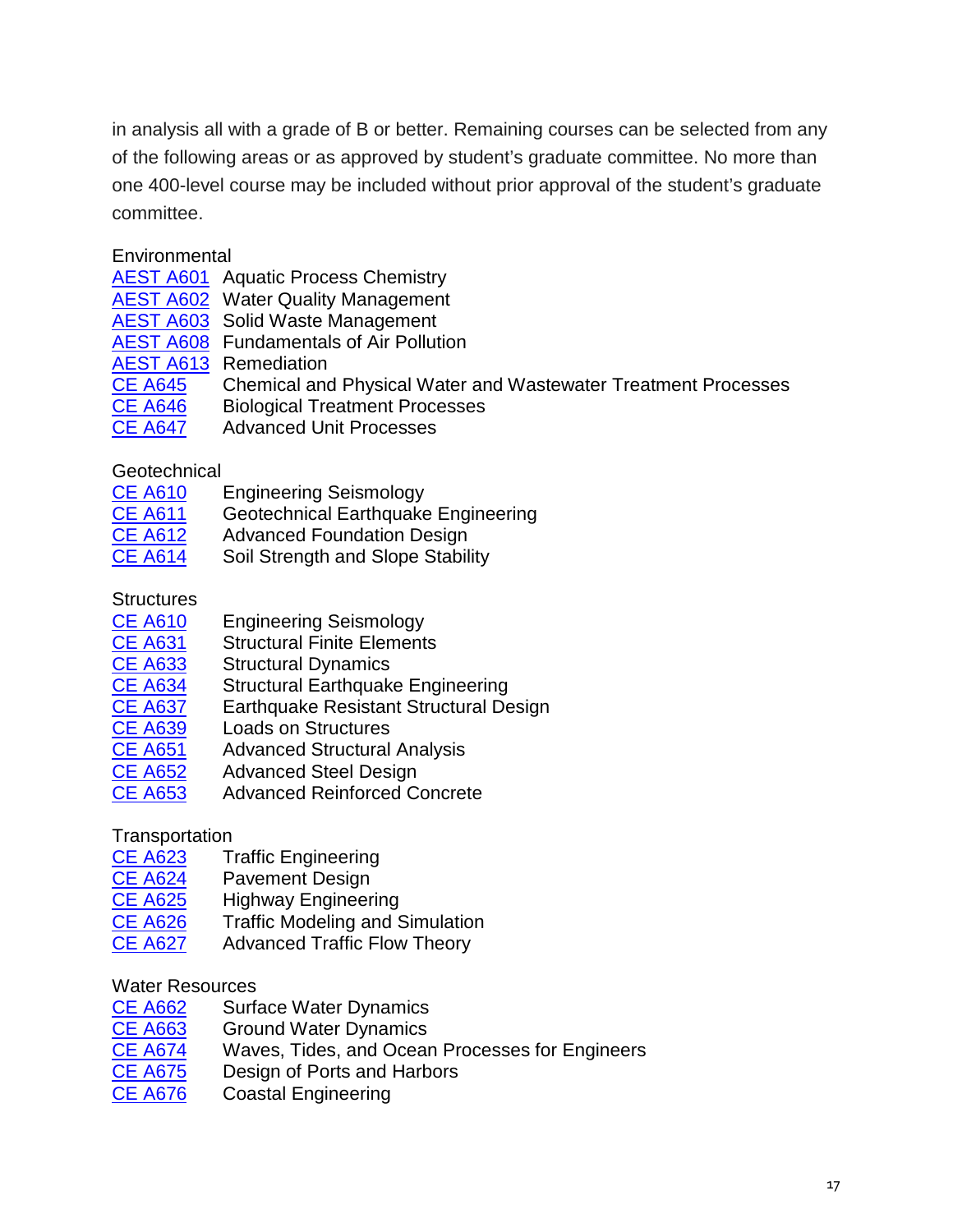| <b>CE A677</b> | <b>Coastal Measurements and Analysis</b>        |
|----------------|-------------------------------------------------|
| <b>CE A678</b> | Design of Ocean Engineering Systems             |
| <b>CE A679</b> | <b>Sediment Transport and Coastal Processes</b> |

Analysis

| <b>MATH A422 Partial Differential Equations</b>   |
|---------------------------------------------------|
| <b>MATH A423</b> Advanced Engineering Mathematics |
| <b>MATH A426 Numerical Methods</b>                |
| <b>STAT A402 Scientific Sampling</b>              |
| <b>STAT A601</b> Statistical Methods              |
| STAT A602 Advanced Scientific Sampling            |

## **Thesis Requirement**

The completed thesis must meet the following requirements:

- 1. The work must contribute to the body of knowledge in the candidate's field of graduate study. A literature review is required to show how the work is associated with the current state of the art in the candidate's graduate field of study.
- 2. The thesis, as judged by the graduate committee, must be publishable in either peer-reviewed technical conference proceedings or a peer-reviewed journal.
- 3. The work must demonstrate command of knowledge and skills associated with the candidate's program of graduate study.
- 4. The thesis proposal, submitted at least one semester prior to the thesis defense, must present evidence that the above requirements will be satisfied and will generally consist of an explicit problem statement, a literature review, and one or more sections describing the research and the analytical methods that will be applied.
- 5. The thesis is to be defended by the student in an oral presentation to the student's graduate committee and invited guests.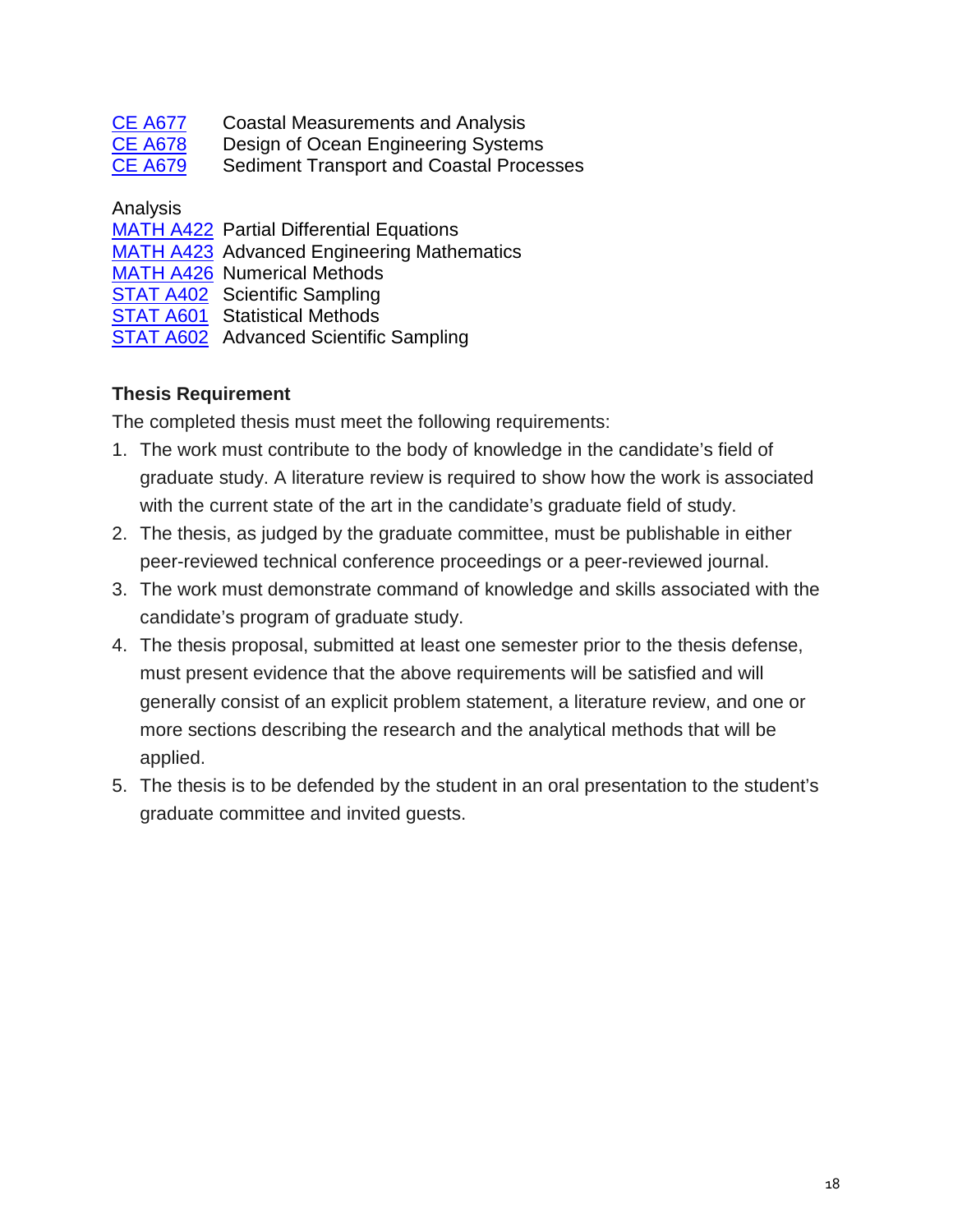| <b>Master of Science in Civil Engineering</b>                                             |                                                                                              |
|-------------------------------------------------------------------------------------------|----------------------------------------------------------------------------------------------|
| (MS-CE)                                                                                   |                                                                                              |
| <b>Admission Requirements</b>                                                             | Formatted: Font: Arial                                                                       |
| See Admission Requirements for Graduate Degrees. All students must hold a                 | Formatted: Font: (Default) Arial                                                             |
| baccalaureate degree in an engineering discipline or equivalent.                          | Formatted: Font: Arial                                                                       |
| <b>Program Student Learning Outcomes</b>                                                  |                                                                                              |
| In keeping with the program objectives, the expected student learning outcomes of the     |                                                                                              |
| UAA MSCE program include:                                                                 |                                                                                              |
| An ability to use advanced methods of analysis,                                           |                                                                                              |
| An ability to understand advanced civil engineering theory,                               |                                                                                              |
| An ability to conduct advanced civil engineering research,                                |                                                                                              |
| An ability to apply advanced engineering theory to the design of civil engineering        |                                                                                              |
| systems, and                                                                              |                                                                                              |
| An ability to work effectively within the management framework of organizations           |                                                                                              |
| responsible for the practice of engineering.                                              | Commented [KM1]: This section will be on the Learning<br>Outcomes Tab on the catalog website |
| <b>Application Procedures</b>                                                             |                                                                                              |
| All application materials must be received by the UAA Office of Admissions by the         |                                                                                              |
| required dates as established by the Admissions office. The required application          |                                                                                              |
| materials to be submitted to the Office of Admissions include a completed UAA             |                                                                                              |
| graduate application form, and official transcripts of all college-level work, and a one- |                                                                                              |
| page statement selecting a core competency area and discussing the applicant's career     |                                                                                              |
| goals.                                                                                    |                                                                                              |
| In addition, please submit to the College of Engineering a one-page statement selecting   |                                                                                              |
| a core competency area and discussing the applicant's career goals.                       |                                                                                              |
| <b>Graduation Requirements</b>                                                            |                                                                                              |
| In order to receive the Master of Science in Civil Engineering, students must:            | Formatted: Font: Arial, 12 pt, Not Bold                                                      |
| Satisfy the General University Requirements for Graduate Degrees all<br>1.                | Formatted: Font: Arial                                                                       |
| University Requirements for Graduate Degrees listed at the beginning of this              | Formatted: Font: (Default) Arial<br>Formatted: Font: Arial                                   |
| chapter;                                                                                  |                                                                                              |
| 2.<br>Complete 30 credits of coursework approved in advance by the student's              |                                                                                              |
| graduate advisor <sub>iz</sub> and                                                        |                                                                                              |
| 3.<br>Satisfactorily complete thesis work approved in advance by the student's            |                                                                                              |
| graduate committee, of which 6 credits will be CE A699 Thesis.-                           | Formatted: Font: (Default) Arial<br>Formatted: Font: Arial                                   |
|                                                                                           |                                                                                              |
|                                                                                           |                                                                                              |
|                                                                                           |                                                                                              |
|                                                                                           |                                                                                              |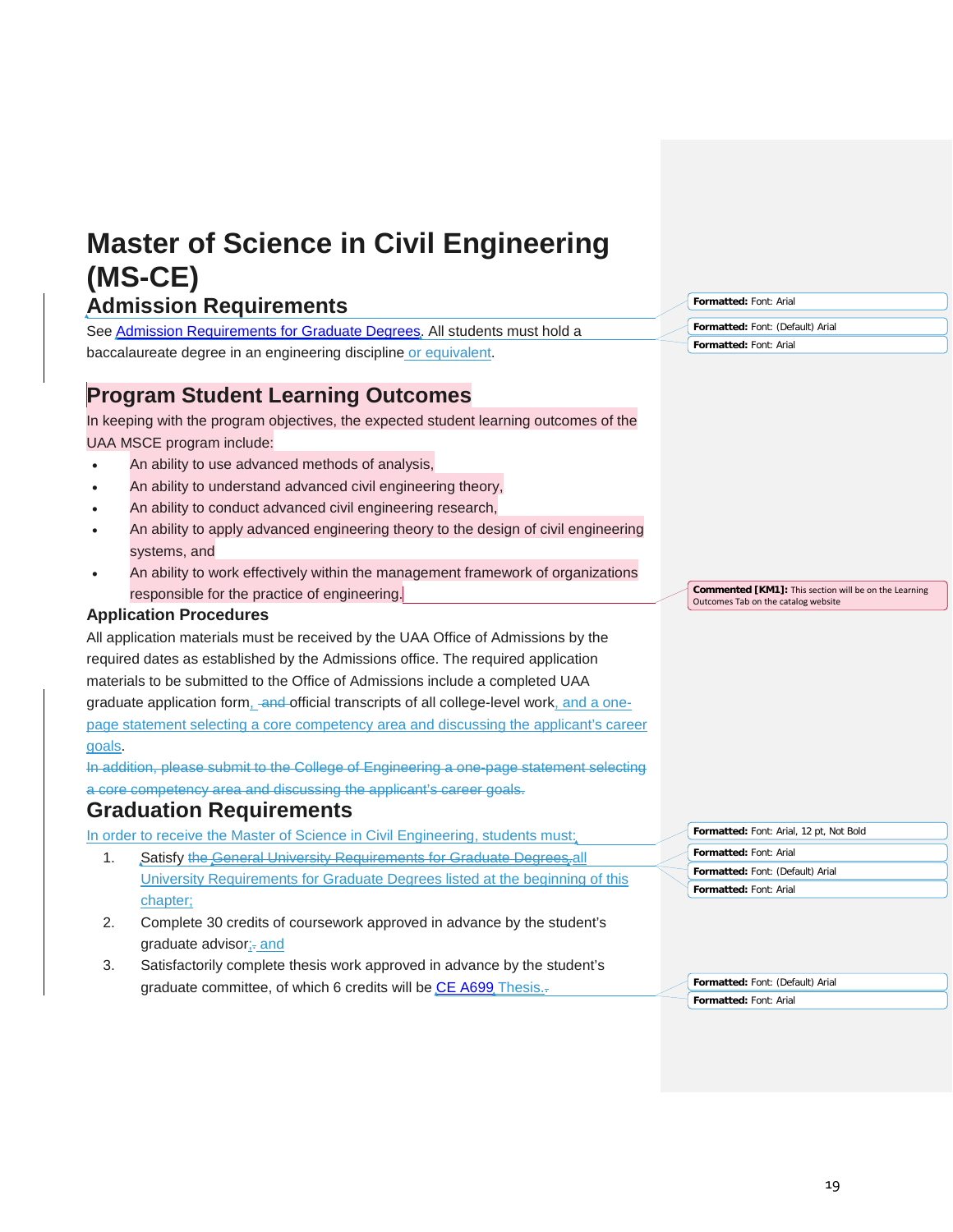### 4. **Complete the Program Requirements below.**

Students must complete at least three courses in one of the core competency areas of environmental, geotechnical, structures, transportation, water resources and one course in analysis all with a grade of B or better. Remaining courses can be selected from any of the following areas or as approved by student 's graduate committee. No more than one 400-level course may be included without prior approval of the student's graduate committee.

| Environmental     |                                                                |
|-------------------|----------------------------------------------------------------|
| <b>AEST A601</b>  | <b>Aquatic Process Chemistry</b>                               |
| AEST A602         | <b>Water Quality Management</b>                                |
| <b>AEST A603</b>  | Solid Waste Management                                         |
| <b>AEST A608</b>  | <b>Fundamentals of Air Pollution</b>                           |
| <b>AEST A613</b>  | Remediation                                                    |
| <b>CE A645</b>    | Chemical and Physical Water and Wastewater Treatment Processes |
| <b>CE A646</b>    | <b>Biological Treatment Processes</b>                          |
| <b>CE A647</b>    | <b>Advanced Unit Processes</b>                                 |
|                   |                                                                |
| Geotechnical      |                                                                |
| <u>CE A610</u>    | <b>Engineering Seismology</b>                                  |
| <b>CE A611</b>    | Geotechnical Earthquake Engineering                            |
| <b>CE A612</b>    | <b>Advanced Foundation Design</b>                              |
| CE A614           | Soil Strength and Slope Stability                              |
|                   |                                                                |
| <b>Structures</b> |                                                                |
| <b>CE A610</b>    | <b>Engineering Seismology</b>                                  |
| <b>CE A631</b>    | <b>Structural Finite Elements</b>                              |
| <b>CE A633</b>    | <b>Structural Dynamics</b>                                     |
| <b>CE A634</b>    | <b>Structural Earthquake Engineering</b>                       |
| CE A637.          | Earthquake Resistant Structural Design                         |
| <b>CE A639</b>    | <b>Loads on Structures</b>                                     |
| CE A651           | <b>Advanced Structural Analysis</b>                            |
| <b>CE A652</b>    | <b>Advanced Steel Design</b>                                   |
|                   | CE A654CE A653 Timber DesigAdvanced Reinforced Concreten       |
|                   |                                                                |
| Transportation    |                                                                |
| <b>CE A623</b>    | <b>Traffic Engineering</b>                                     |

| $\sim$ $ \sim$ $ \sim$ | $11$ and $-11$ gut $-11$ and $-11$                                         |
|------------------------|----------------------------------------------------------------------------|
| <b>CE A624</b>         | <b>Pavement Design</b>                                                     |
| CE A625                | Highway Engineering                                                        |
|                        | CE A675CE A626 Design of Ports and Harbors Traffic Modeling and Simulation |
| CE A627                | <b>Advanced Traffic Flow Theory</b>                                        |
|                        |                                                                            |

## Water Resources<br>CE A662

Surface Water Dynamics

| Formatted |    | يسأ                                 |
|-----------|----|-------------------------------------|
| Formatted |    | $\overline{\phantom{a}}$            |
| Formatted |    |                                     |
| Formatted |    | $\ldots$                            |
| Formatted |    | L.                                  |
|           |    | $\cdots$                            |
| Formatted |    | <u>in</u>                           |
| Formatted |    | $\overline{\mathcal{L}}$            |
| Formatted |    | $\equiv$                            |
| Formatted |    | ÷,                                  |
| Formatted |    | $\overline{\phantom{a}}$            |
| Formatted |    | $\ldots$                            |
| Formatted |    | $\cdots$                            |
| Formatted |    | $\ldots$                            |
| Formatted |    | للمحا                               |
| Formatted |    | <u>ia</u>                           |
| Formatted |    | $\frac{1}{2}$                       |
| Formatted |    | -<br>—                              |
| Formatted |    | <u>ا بن</u>                         |
| Formatted |    | ر<br>پاک                            |
| Formatted |    | i<br>Timografi                      |
| Formatted |    | $\stackrel{\cdot}{\phantom{\cdot}}$ |
| Formatted |    | $\frac{1}{2}$                       |
| Formatted |    | $\ldots$                            |
| Formatted |    | __ ا                                |
| Formatted |    | ۔۔۔ ا                               |
| Formatted |    | $\frac{1}{2}$                       |
| Formatted |    | ے۔ ا                                |
| Formatted |    |                                     |
| Formatted |    | .                                   |
| Formatted |    | $\sim$                              |
| Formatted |    | لمند                                |
| Formatted |    | $\frac{1}{2}$                       |
| Formatted |    | $\ldots$                            |
| Formatted |    | $\ddot{\phantom{a}}$                |
|           |    | $\pm$                               |
| Formatted |    | $\equiv$                            |
| Formatted |    | $\ldots$                            |
| Formatted |    |                                     |
| Formatted |    |                                     |
| Formatted |    | $\ldots$                            |
| Formatted |    | ے                                   |
| Formatted |    | ے۔ ا                                |
| Formatted |    | يتآ                                 |
| Formatted |    | ے۔)                                 |
| Formatted |    | ے                                   |
| Formatted |    | ے                                   |
| Formatted |    | $\overline{\mathbb{C}}$             |
| Formatted |    | ے                                   |
| Formatted |    | <u>C.,</u>                          |
| Formatted |    | l                                   |
| Formatted |    | $\overline{\phantom{a}}$            |
| Formatted |    | ۔۔۔ ا                               |
| Formatted |    | $\overline{\phantom{a}}$            |
| Formatted |    |                                     |
| Formatted |    |                                     |
| Formatted |    | ____                                |
| Formatted |    | $\lfloor  \rfloor$                  |
|           |    | <u>لس</u>                           |
| Formatted | 20 | $\frac{1}{2}$                       |
| Formatted |    | $\overline{\phantom{a}}$            |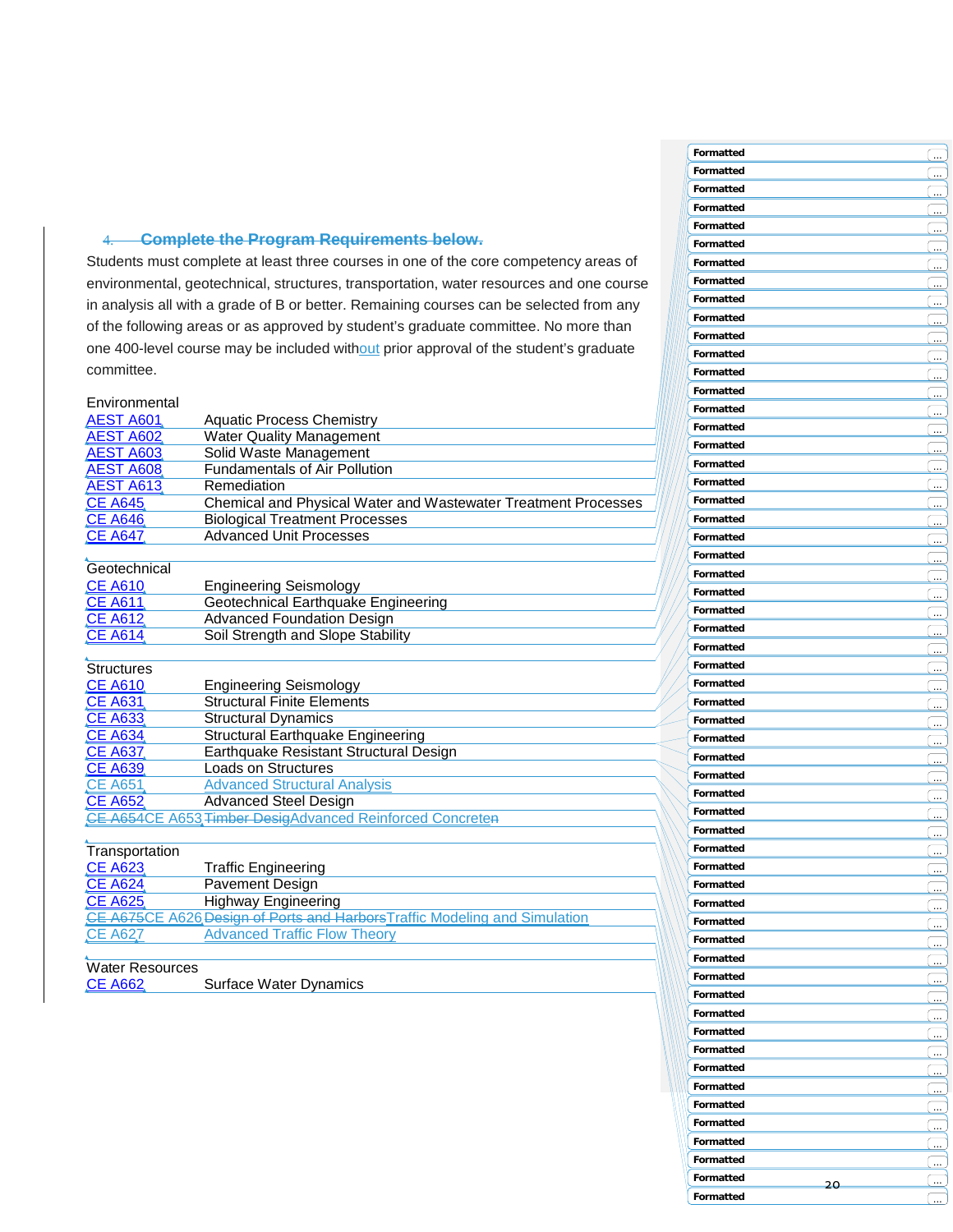| CE A663        | <b>Ground Water Dynamics</b>                    |
|----------------|-------------------------------------------------|
| <b>CE A674</b> | Waves, Tides, and Ocean Processes for Engineers |
| CE A675        | Design of Ports and Harbors                     |
| <b>CE A676</b> | <b>Coastal Engineering</b>                      |
| CE A677        | <b>Coastal Measurements and Analysis</b>        |
| <b>CE A678</b> | Design of Ocean Engineering Systems             |
| CE A679        | <b>Sediment Transport and Coastal Processes</b> |
|                |                                                 |

#### Analysis

| , ,,,,,,                                                    |  |           |
|-------------------------------------------------------------|--|-----------|
| MATH A422<br><b>Partial Differential Equations</b>          |  | Formatted |
| <b>Advanced Engineering Mathematics</b><br><b>MATH A423</b> |  | Formatted |
| MATH A426<br><b>Numerical Methods</b>                       |  | Formatted |
| STAT A402<br>Scientific Sampling                            |  | Formatted |
| <b>STAT A601</b><br><b>Statistical Methods</b>              |  | Formatted |
| <b>Advanced Scientific Sampling</b><br>STAT A602            |  | Eormatter |

#### **Thesis Requirement**

The completed thesis must meet the following requirements:

- 1. The work must contribute to the body of knowledge in the candidate's field of graduate study. A literature review is required to show how the work is associated with the current state of the art in the candidate's graduate field of study.
- 2. The thesis, as judged by the graduate committee, must be publishable in either peer-reviewed technical conference proceedings or a peer-reviewed journal.
- 3. The work must demonstrate command of knowledge and skills associated with the candidate's program of graduate study.
- 4. The thesis proposal, submitted at least one semester prior to the thesis defense, must present evidence that the above requirements will be satisfied and will generally consist of an explicit problem statement, a literature review, and one or more sections describing the research and the analytical methods that will be applied.
- 5. The thesis is to be defended by the student in an oral presentation to the student's graduate committee and invited guests.

| Formatted: Font: (Default) Arial |
|----------------------------------|
| Formatted: Font: (Default) Arial |
| Formatted: Font: (Default) Arial |
| Formatted: Font: (Default) Arial |
| Formatted: Font: (Default) Arial |
| Formatted: Font: (Default) Arial |
| Formatted: Font: (Default) Arial |
| Formatted: Font: (Default) Arial |
| Formatted: Font: (Default) Arial |
| Formatted: Font: (Default) Arial |
| Formatted: Font: (Default) Arial |
| Formatted: Font: (Default) Arial |
| Formatted: Font: (Default) Arial |
| Formatted: Font: (Default) Arial |
| Formatted: Font: (Default) Arial |
| Formatted: Font: (Default) Arial |
| Formatted: Font: (Default) Arial |
| Formatted: Font: (Default) Arial |
| Formatted: Font: (Default) Arial |
| Formatted: Font: (Default) Arial |
| Formatted: Font: (Default) Arial |
| Formatted: Font: (Default) Arial |
| Formatted: Font: (Default) Arial |
| Formatted: Font: (Default) Arial |
| Formatted: Font: (Default) Arial |
| Formatted: Font: (Default) Arial |
| Formatted: Font: (Default) Arial |
| Formatted: Font: Arial           |